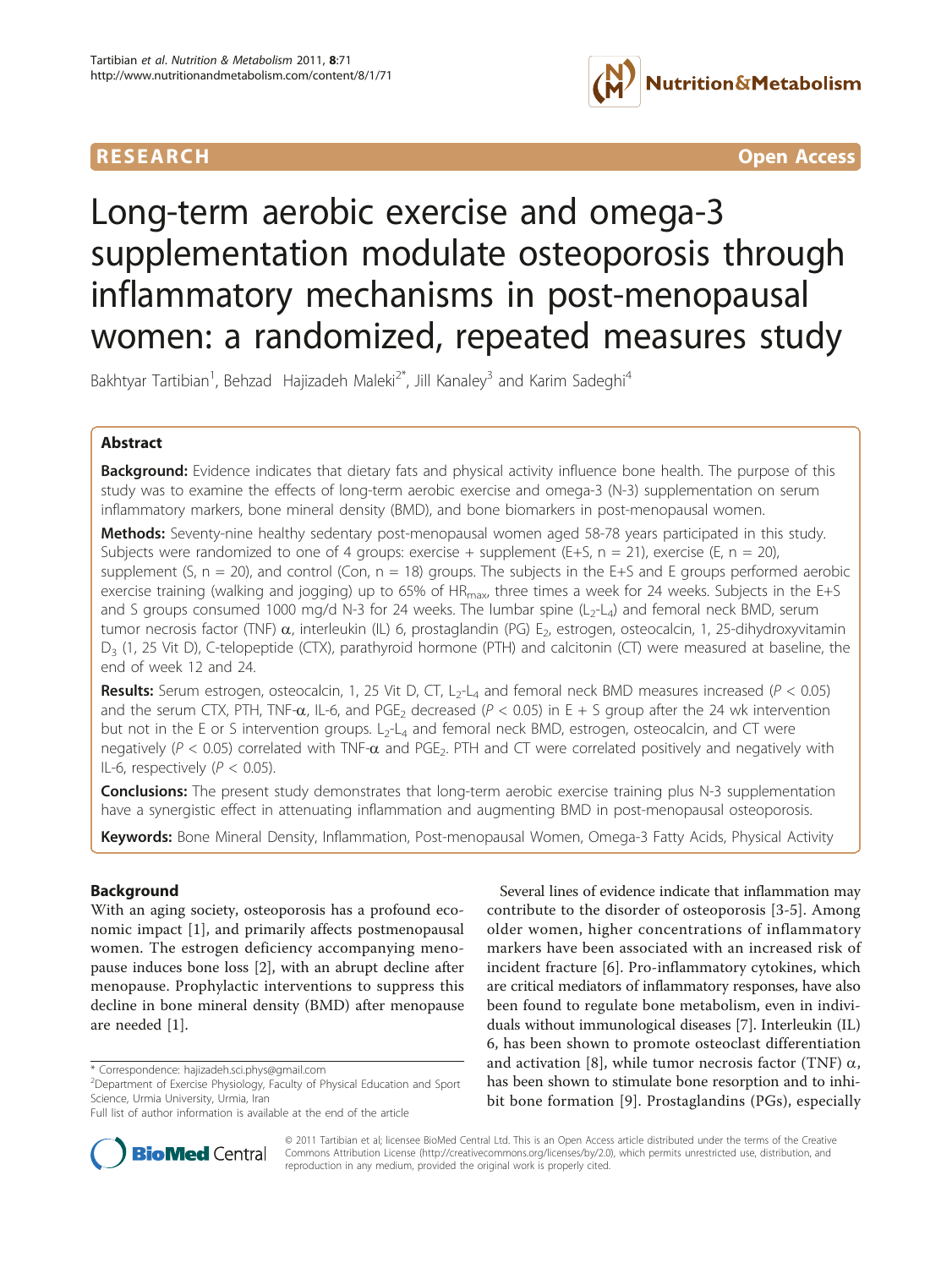$PGE<sub>2</sub>$ , are also known to be potent activators of bone remodeling [\[10,11\]](#page-11-0).

Evidence indicates that dietary fats can also influence bone health [\[12](#page-11-0)]. In particular, the omega-3 (N-3) polyunsaturated fatty acids (PUFAs) may be beneficial, as they have been shown to inhibit osteoclast activity and enhance osteoblast activity in animals [[13\]](#page-11-0). Optimal quantities of N-3 PUFAs, thus, appear to inhibit bone resorption and promote bone formation. One study has shown that twelve months of eicosapentaenoic acid (EPA) supplementation increases BMD in post-menopausal women [[14\]](#page-11-0). Beneficial effects of N-3 PUFAs on markers of bone resorption and formation [[15-17](#page-11-0)], as well as on inflammatory markers such as TNF- $\alpha$ , IL-1 $\beta$ , IL-6, and  $PGE<sub>2</sub>$  in animal and human studies [[18\]](#page-11-0), have also been reported. Our laboratory recently investigated the effects of ingestion of N-3 PUFA and aerobic exercise intervention on the calcium regulating hormones but not on BMD in healthy post-menopausal women. These results indicated that consuming 1000 mg·day-1 of N-3 PUFA during 16 weeks of moderate intensity weightbearing exercise training significantly increased CT and estrogen levels and decreased PTH levels [[12\]](#page-11-0).

In addition, physical activity plays an important role in the prevention of osteoporosis via development as well as maintenance of BMD [\[2,19\]](#page-11-0). It is commonly accepted that participation in exercise provides an osteogenic stimulus to the bones [\[20](#page-11-0)], by increasing serum concentrations of bone formation markers [\[12](#page-11-0),[21](#page-11-0)-[26\]](#page-11-0) as well as decreasing bone resorption markers [\[12,21,25-30\]](#page-11-0). Likewise moderate intensity aerobic exercise has also been shown to attenuate the serum markers of inflammation in post-menopausal and older women [[31\]](#page-11-0). Recently a 10 month randomized trial aerobic exercise training showed reduced C-reactive protein (CRP), IL-6, and IL-18 concentrations among older men and women [[32\]](#page-11-0). These changes in inflammatory indices may contribute significantly to the inverse relationship between physical activity and osteoporosis.

Considering the well-known anti-inflammatory effects of exercise training [\[31](#page-11-0)-[33](#page-11-0)], N-3 PUFAs [[18](#page-11-0)], and the strong association between inflammatory markers and menopause-related osteoporosis [\[3-6](#page-11-0)], we hypothesized that the exercise training as well as N-3 PUFA supplementation would be effective in reducing chronic inflammation in post-menopausal women, and those changes in circulating inflammatory markers would be related to improvements in osteoporosis control. Thus, the purposes of this study were to determine whether 1) moderate intensity aerobic exercise training plus N-3 PUFA supplementation are effective in reducing serum concentrations of inflammatory markers IL-6, TNF- $\alpha$ , and PGE<sub>2</sub>, 2) moderate intensity aerobic exercise training plus N-3 PUFA supplementation are effective at improving BMD, and suppressing bone resorption; and 3) changes in inflammatory

markers are associated with changes in BMD biomarkers following 24 weeks of aerobic exercise and N-3 PUFA supplementation in post-menopausal women.

# Materials and methods

# Experimental Design and Subjects

Seventy-nine post-menopausal women (aged 58-78) volunteered and gave written consent for this study which was approved by the Human Studies Committee of Urmia University, IRAN. Subjects had bone density (lumbar spine  $(L_2-L_4)$  and femoral neck BMD), inflammatory markers (TNF- $\alpha$ , IL-6, PGE<sub>2</sub>), hormone concentrations (estrogen, osteocalcin, 1, 25 Vit D, CTX, PTH, CT), blood ions  $(Ca^{2+})$ , phosphorus, and fatty acid composition of neutrophil extracts) measured at baseline, the end of week 12 (after 24 hours of recovery), and the end of week 24 (after 24 hours of recovery).

The women were sedentary, in good health, at least 8 years past-menopause, and taking no medications. Preliminary screening included a medical history, physical examination, and a Bruce treadmill test [[34\]](#page-11-0). Subjects were randomly assigned to one of 4 groups: exercise + supplement (E+S,  $n = 21$ ), exercise only (E,  $n = 20$ ), supplement only  $(S, n = 20)$ , and control  $(Con, n = 18)$ groups. Leisure, household, and occupational activity was estimated with the Physical Activity Scale for the Elderly Questionnaire [[35](#page-11-0)] (Table [1](#page-2-0)).

# Oral omega-3

The E+S and S groups were supplemented with N-3 PUFA capsules (Viva Omega-3 fish oil, Manufactured by: Viva Pharmaceutical Inc, Richmond B.C. V6V 1K8, Canada), containing 180 mg EPA and 120 mg Docosahexaenoic acid (DHA), to supply a total of 1000 mg/day [\[12\]](#page-11-0) of N-3 PUFAs over 24 weeks. The degree of compliance with N-3 PUFA supplements, as determined by pill counts, was  $96 \pm$ 9%. Also, the incorporation of EPA and DHA into the cell membranes of neutrophils was measured. Information was collected from each individual by trained interviewers in face to face interviews based on a structured and previously validated questionnaire that included the following: sociodemographic data; years since menopause; physical activities, including hours spent sitting, standing, walking, sports, and leisure activities; medications; smoking and drinking alcohol; and other factors that may have possible confounding effects on N-3 PUFA consumption and metabolism of bone and lipid [\[36\]](#page-11-0).

All subjects were requested to consume their usual diet throughout the period of study. A detailed diary of all types and household measures of food and drinks consumed, including brand names, was kept for baseline, week 12 and week 24 [[37\]](#page-11-0). Dietary intakes did not alter more than would be expected over the 24 weeks of the study (Table [2\)](#page-2-0). Daily intakes of calcium, vitamin D,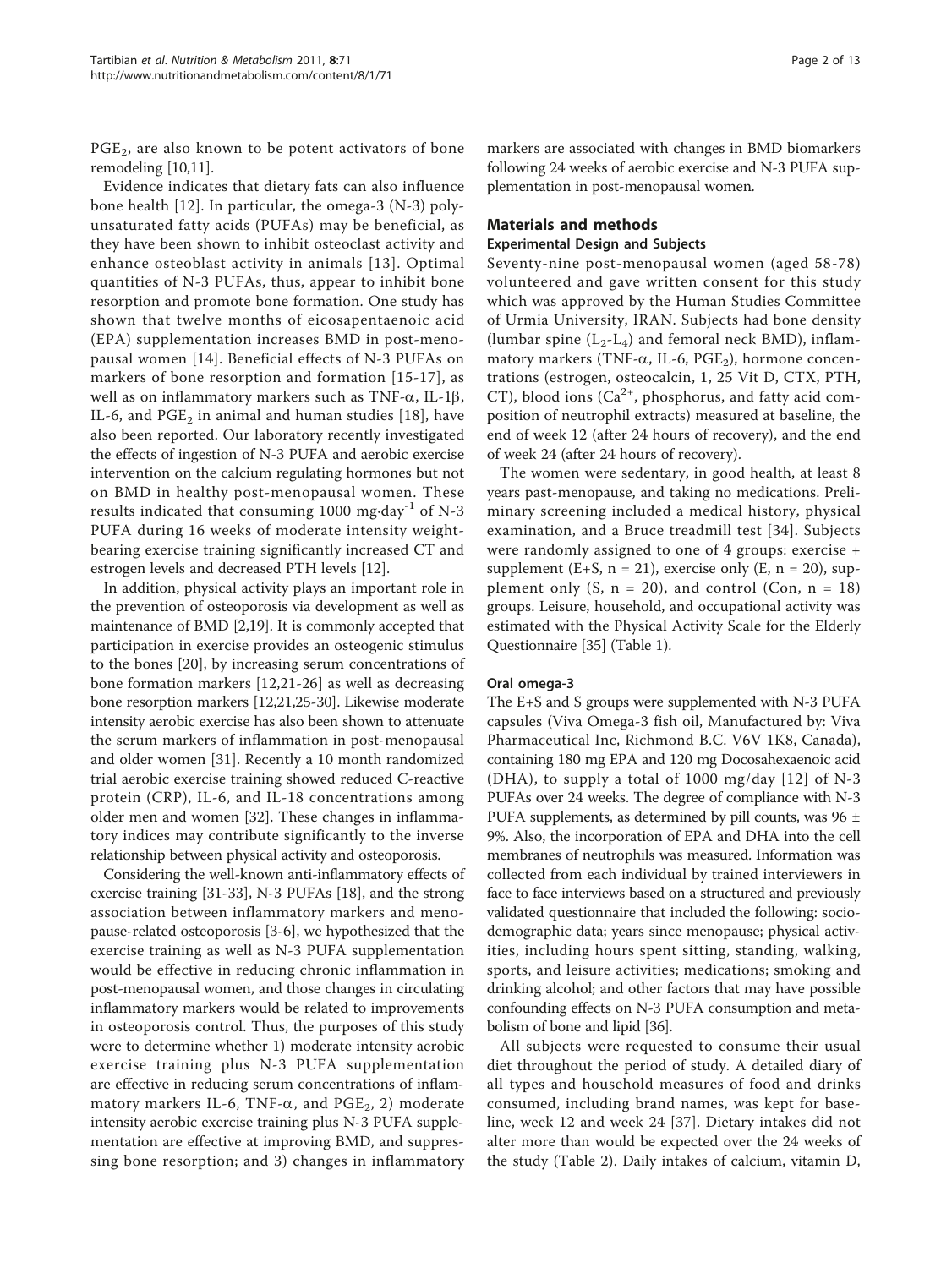# <span id="page-2-0"></span>Table 1 Individual characteristics of post-menopausal women

| $E + S (n = 21)$ | $E(n = 20)$   | $S(n = 20)$   | Con $(n = 18)$ | P<    |
|------------------|---------------|---------------|----------------|-------|
| $59.7 + 2.3$     | $61.4 + 6.9$  | $63.1 + 7.5$  | $58.9 + 8.1$   | 0.604 |
| $1.64 + 0.14$    | $1.67 + 0.08$ | $1.69 + 0.09$ | $1.68 + 0.16$  | .6410 |
| $75.2 + 12.2$    | $77.5 + 10.4$ | $78.3 + 16.1$ | $75.9 + 17.2$  | .8150 |
| $26.3 + 4.8$     | $25.1 + 7.1$  | $77.9 + 5.4$  | $28.5 + 3.7$   | .7700 |
| $79.8 + 5.8$     | $27.9 + 7.5$  | $79.1 + 7.2$  | $28.1 + 6.8$   | .8050 |
| $33.7 + 4.9$     | $32.2 + 3.1$  | $31.2 + 4.5$  | $32.7 + 4.4$   | .0660 |
| $135 + 60$       | $134 + 51$    | $140 + 69$    | 138 + 61       | .7010 |
|                  |               |               |                |       |

E+S = Exercise + Supplement; E = Exercise; S = Supplement; Con = Control; BMI = Body mass index; VO<sub>2max</sub> = Maximal oxygen uptake (ml<sup>-1</sup>·kg<sup>-1</sup>·min<sup>-1</sup>); PAS = Physical activity score. Values are mean  $\pm$  SD

# Table 2 Differences in dietary intakes for the women

| Daily intakes Groups | $E + S$           | E                 | S                 | Con               | P <   |
|----------------------|-------------------|-------------------|-------------------|-------------------|-------|
| Total energy (kcal)  |                   |                   |                   |                   |       |
| Before               | $2116 \pm 371$    | $2101 \pm 358$    | $2121 \pm 360$    | $2099 \pm 381$    | 0.149 |
| After                | $+2207 \pm 354$   | $+2211 \pm 344$   | $2119 \pm 369$    | $2109 \pm 364$    | 0.074 |
| Proteins $(q)$       |                   |                   |                   |                   |       |
| Before               | $81 \pm 14$       | $77 \pm 21$       | $82 \pm 17$       | $80 \pm 20$       | 0.198 |
| After                | 78 ± 19           | $81 \pm 10$       | $79 \pm 18$       | $82 \pm 12$       | 0.357 |
| Carbohydrates (q)    |                   |                   |                   |                   |       |
| Before               | $224 \pm 59$      | $218 \pm 51$      | $230 \pm 58$      | $228 \pm 65$      | 0.091 |
| After                | $230 \pm 66$      | $225 \pm 55$      | $233 \pm 49$      | $227 \pm 60$      | 0.208 |
| Lipids $(g)$         |                   |                   |                   |                   |       |
| Before               | $74 \pm 12$       | $69 \pm 24$       | $71 \pm 29$       | $73 \pm 22$       | 0.077 |
| After                | $72 \pm 22$       | $74 \pm 18$       | $68 \pm 23$       | $71 \pm 12$       | 0.201 |
| <b>SFA</b> $(g)$     |                   |                   |                   |                   |       |
| Before               | $24 \pm 9$        | $23 \pm 6$        | $22 \pm 5$        | $22 \pm 8$        | 0.087 |
| After                | $23 \pm 5$        | $23 \pm 8$        | $23 \pm 7$        | $22 \pm 5$        | 0.141 |
| <b>MUFA</b> $(g)$    |                   |                   |                   |                   |       |
| Before               | $26\pm7$          | $28 \pm 5$        | $27\pm6$          | $29\pm9$          | 0.536 |
| After                | $27 \pm 5$        | $28 \pm 9$        | $27 \pm 8$        | $28 \pm 6$        | 0.339 |
| PUFA $(g)$           |                   |                   |                   |                   |       |
| Before               | $12 \pm 4$        | $11 \pm 7$        | $11 \pm 6$        | $11 \pm 9$        | 0.067 |
| After                | $11 \pm 9$        | $11 \pm 8$        | $11 \pm 8$        | $11 \pm 6$        | 0.094 |
| Total fibers $(q)$   |                   |                   |                   |                   |       |
| Before               | $18 \pm 9$        | $17 \pm 8$        | $17 \pm 5$        | $18 \pm 6$        | 0.091 |
| After                | $17 \pm 8$        | $18 \pm 6$        | $17 \pm 9$        | $18 \pm 8$        | 0.082 |
| Calcium $(mq)$       |                   |                   |                   |                   |       |
| Before               | $690.4 \pm 234.7$ | $692.3 \pm 244.9$ | $694.5 \pm 227.3$ | $687.6 \pm 189.9$ | 0.092 |
| After                | $694.1 \pm 212.1$ | $692.8 \pm 259.1$ | $693.4 \pm 235.2$ | $690.2 \pm 204.8$ | 0.421 |
| Vitamin D $(\mu q)$  |                   |                   |                   |                   |       |
| Before               | $9.7 \pm 6.5$     | $9.6 \pm 6.3$     | $9.8 \pm 6.9$     | $9.4 \pm 5.7$     | 0.114 |
| After                | $9.6 \pm 6.8$     | $9.7 \pm 6.8$     | $9.4 \pm 6.5$     | $9.7 \pm 7.1$     | 0.067 |
| Vitamin K $(\mu q)$  |                   |                   |                   |                   |       |
| Before               | $435.1 \pm 211.7$ | 431.9 ± 191.2     | $436.2 \pm 204.7$ | 434.5 ± 197.1     | 0.336 |
| After                | $433.8 \pm 227.2$ | 435.1 $\pm$ 201.7 | $433.9 \pm 211.1$ | $436.2 \pm 217.4$ | 0.081 |

E+S = Exercise + Supplement; E = Exercise; S = Supplement; Con = Control; BMI = Body mass index; SFA = Saturated fatty acid; MUFA = Monounsaturated fatty acid; PUFA = Polyunsaturated fatty acid

† P < 0.05, significantly different from baseline values (within groups, baseline vs. week 24).

Values are mean ± SD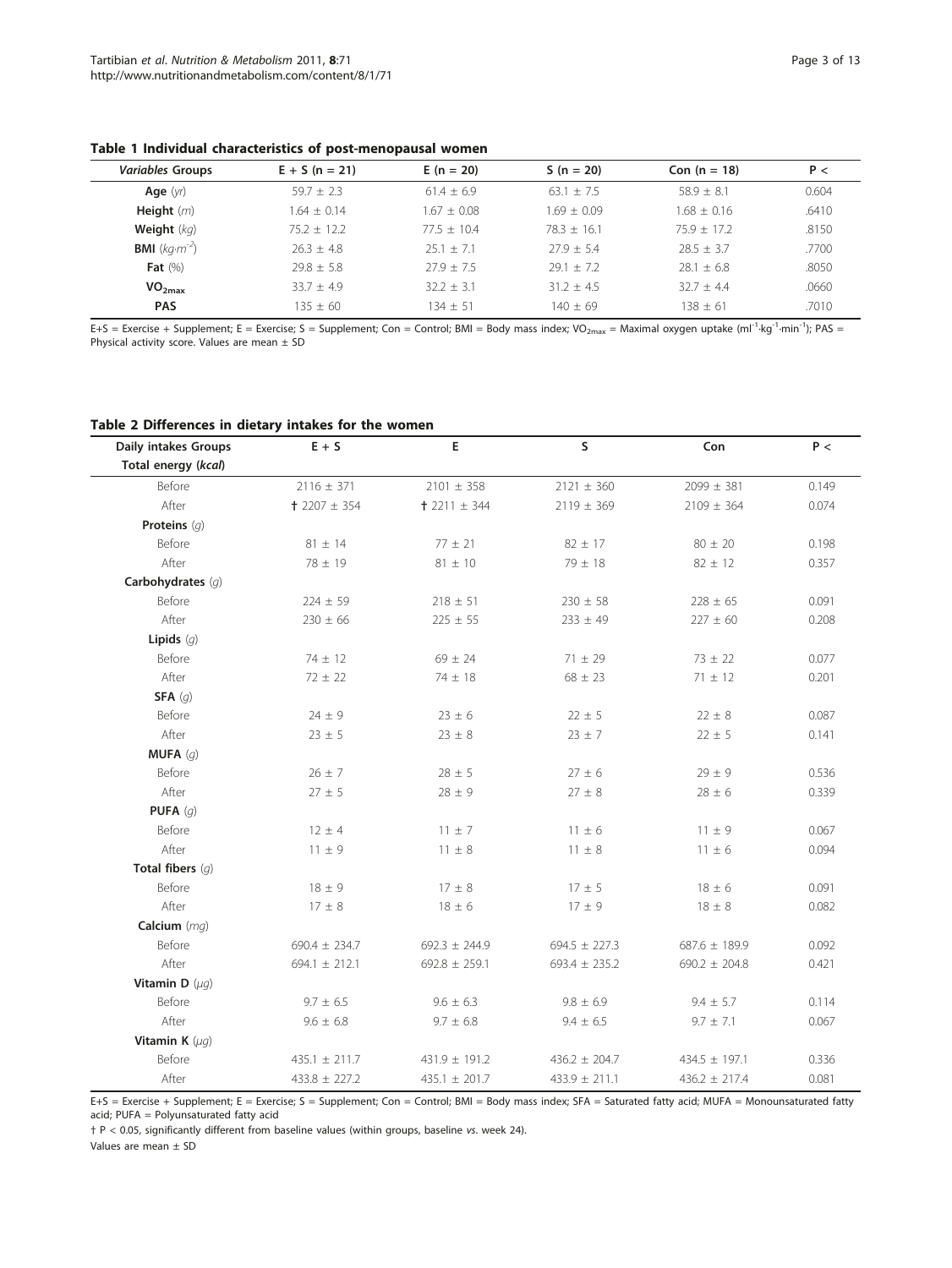carbohydrates, lipids, saturated fatty acid, mono-unsaturated fatty acid, PUFA, proteins and total energy were calculated from the daily record by the dietitian on the basis of the fifth revision of the standard tables of food composition in Japan [[36\]](#page-11-0). Information on use of medications and drugs was also obtained through standard and self-reported questionnaires in accordance to the researchers' recommendations [[12\]](#page-11-0).

# Exercise program

In the first 12 weeks of the study, subjects in E+S and E groups walked or jogged on a treadmill  $25-30$  min·day<sup>-1</sup>, 3-4 days $\cdot$ week<sup>-1</sup>, at 45-55% of their individually determined HR<sub>max</sub>. As their exercise tolerance improved, the intensity and duration of exercise training in the second 12 weeks of the study were increased to 40-45 min $\cdot$ day<sup>-1</sup>, 4-6 days week<sup>-1</sup>; at an intensity of 55-65% of  $HR_{\text{max}}$ . Adherence to the exercise prescription was documented through the use of Polar heart rate monitors, and subjects received feedback if training intensities were either too high or low in comparison with desirable intensities. Attendance was taken at each exercise session to monitor compliance with the program. Subjects were contacted if an exercise session was missed. In those women who completed the interventions, there was > 95% compliance for attendance at the exercise sessions. Nine subjects (E + S group,  $n = 1$ ; E group,  $n = 2$ ; S group,  $n = 2$ ; Con group,  $n = 4$ ) could not complete the study protocol and were excluded from the study. All exercise sessions began between 0600 and 0800 h. The S and Con group subjects were instructed to maintain their current physical activity levels during the study [\[12\]](#page-11-0).

# Measurements

# Blood sampling and assays

Following a 12-hour overnight fast, blood samples were taken between 0700-0800 h and collected from an antecubital vein. Samples were taken at baseline, 12 and 24 wks. Standard procedures for blood handling and processing were followed. All samples were taken 24 h after the last exercise bout. Blood samples were analyzed for serum TNF- $\alpha$ , IL-6, PGE<sub>2</sub>, estrogen, osteocalcin, 1, 25- Vit D, CTX, PTH, CT,  $Ca^{2+}$ , phosphorus, and fatty acid composition of neutrophil extracts.

Serum IL-6 and TNF- $\alpha$  measurements were assayed using an enzyme-linked immunosorbent assay (ELISA) kit from Biosource (Nivelles, Belgium).  $PGE<sub>2</sub>$  was determined using competitive enzyme immunoassay ( $PGE_2$  EIA kit-Monoclonal [solid plate], Ceyman-Germany). Serum estrogen levels were detected through a chemiluminescent method (Roche Diagnostics, Indianapolis, IN, USA) using an automatic immunoanalyzer. Circulating osteocalcin was measured using a previously developed radioimmunoassay (RIA). Serum 1, 25- Vit D was measured by a radioreceptor assay. Serum CTX was assessed using Serum Cross Laps One-Step ELISA (Osteometer BioTech, Herlev, Denmark). Serum PTH levels were measured through an electrochemiluminescent method, using Elecsys Systems/Modular analytics E170 (catalog number, 11972103; Roche Diagnostics). CT was determined by radioimmunoassay (RIA) with a polyclonal antiserum directed against the carboxyterminus. The antibodies were produced in rabbits against human CT, using a calcitonin kit (CIS Bio International ORIS groups, France). Serum calcium and phosphorus levels were measured by standard automated laboratory techniques. Incorporation of EPA and DHA into the cell membranes of neutrophils was analyzed using gas chromatography using known standards [[12,37\]](#page-11-0).

# Bone measurements

BMD measurements were made at the anterior-posterior lumbar spine  $(L_2-L_4)$  and the non-dominant proximal femur, including femoral neck, using dual-energy X-ray absorptiometry (DXA; Norland XR36; Norland, Fort Atkinson, WI, USA). The coefficients of variation (CV) for the L2-L4 and femoral neck were 1.21% and 1.54% respectively.

# Statistical analysis

Group differences were determined using a one way analysis of variance (ANOVA) for repeated measures, for continuous variables. If the main effects F-ratio was significant, differences among groups were subsequently identified using a Bonferroni *post-hoc* analysis. Partial correlation and mixed model regression coefficients were used to evaluate the association between the variables studied. The statistical software program SPSS (SPSS Co, Chicago IL, version 17) for windows was used for data analysis. All statistical tests were performed and considered significant at a  $P \leq 0.05$ .

# Results

Baseline characteristics of the four study groups did not show any significant differences among groups in  $L_2-L_4$ and femoral neck BMD, TNF- $\alpha$ , IL-6, PGE<sub>2</sub>, estrogen, osteocalcin, 1, 25 Vit D, CTX, PTH, CT,  $Ca^{2+}$ , and phosphorus ( $P > 0.05$ ) (Table [3](#page-4-0)).

# Bone measurements

At 12 wks of the intervention,  $L_2$ - $L_4$  BMD was not significantly different than baseline values and there were no difference between group values (Table [3\)](#page-4-0). However by 24 wks, the E+S intervention resulted in a significant increase in L<sub>2</sub>-L<sub>4</sub> BMD from the baseline value (0.17  $\pm$  0.15 g/cm<sup>2</sup> increase,  $P < 0.05$ ). Although there were slight increases in L2-L4 BMD in the E and S groups, it was not significant and these changes were smaller ( $P < 0.05$ ) than seen in the E+S group, but greater than seen in the control group ( $P <$ 0.05). Likewise the femoral neck BMD also increased in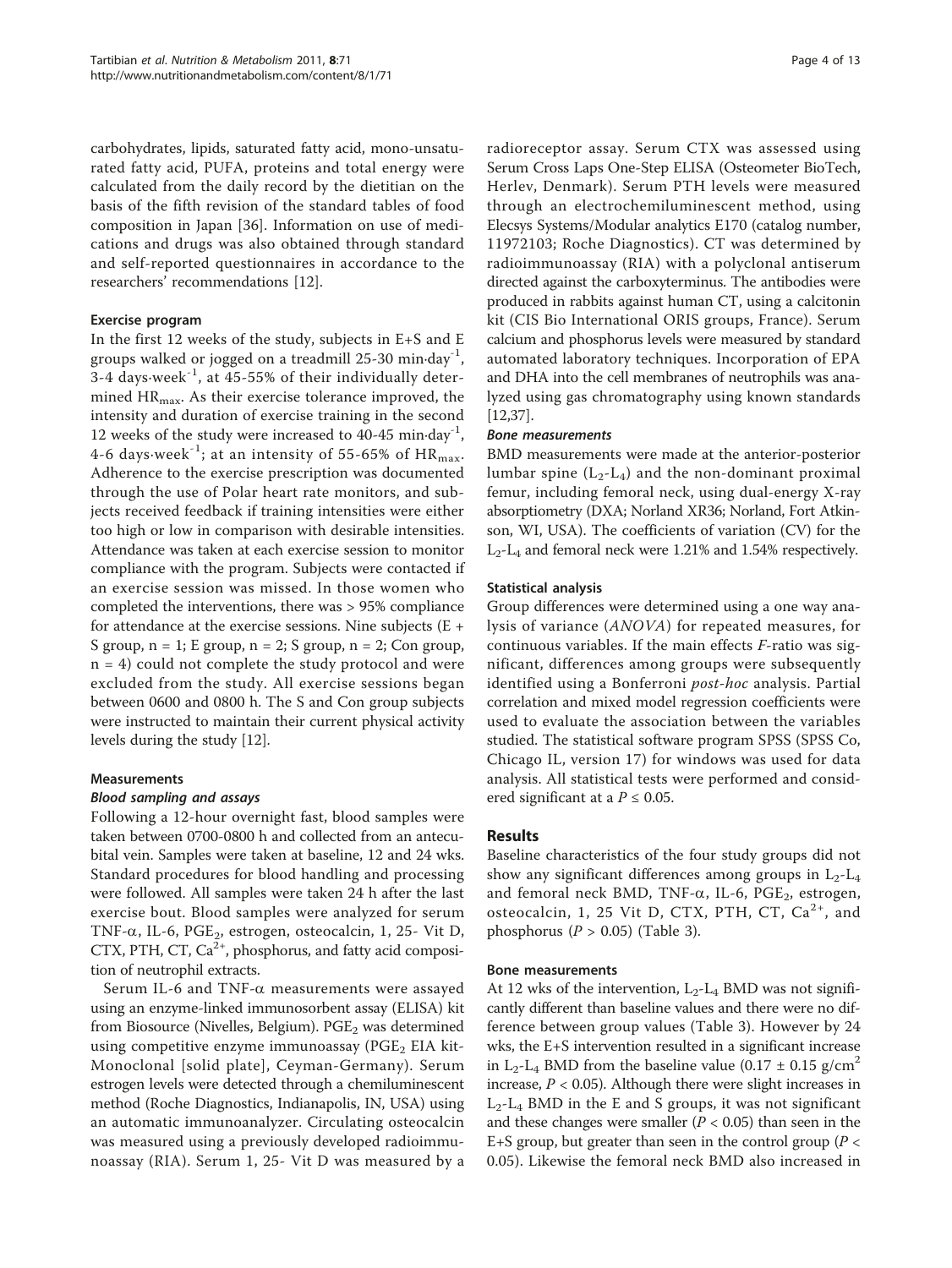| Variables Groups               | $S+E$                                       | Е.                                 | S                               | Con                               | $*P <$   |
|--------------------------------|---------------------------------------------|------------------------------------|---------------------------------|-----------------------------------|----------|
| $L_2$ - $L_4$ BMD ( $q/cm^2$ ) |                                             |                                    |                                 |                                   |          |
| <b>Baseline</b>                | $0.79 \pm 0.12$                             | $0.79 \pm 0.12$                    | $0.78 \pm 0.12$                 | $0.79 \pm 0.14$                   | 0.995    |
| Week 12                        | $0.84 \pm 0.14$                             | $0.81 \pm 0.12$                    | $0.79 \pm 0.11$                 | $0.79 \pm 0.13$                   | 0.51     |
| CfB                            | $0.05 \pm 0.15$                             | $0.02 \pm 0.06$                    | $0.01 \pm 0.09$                 | $-0.01 \pm 0.06$                  |          |
| (% )                           | 3.3(0, 15.6)                                | $0.7$ (-1.3, 7.5)                  | $0(-1, 10)$                     | O(0, 0)                           |          |
| Week 24                        | $0.91 \pm 0.07^{2, 3, 4}$ +#                | $0.84 \pm 0.13^{1,4}$              | $0.83 \pm 0.1^{1,4}$            | $0.73 \pm 0.14^{1,2,3}$ +#        | $*0.001$ |
| CfB                            | $0.13 \pm 0.15$                             | $0.05 \pm 0.14$                    | $0.05 \pm 0.13$                 | $-0.06 \pm 0.16$                  |          |
| (% )                           | $15.8$ $(3.3, 42.5)$                        | 7.6(0, 19.9)                       | $1.5$ (-0.2, 18)                | $-8.5$ $(-23.9, 0)$               |          |
| Femoral neck BMD $(q/cm^2)$    |                                             |                                    |                                 |                                   |          |
| <b>Baseline</b>                | $0.68 \pm 0.11$                             | $0.67 \pm 0.10$                    | $0.67 \pm 0.10$                 | $0.69 \pm 0.08$                   | 0.981    |
| Week 12                        | $0.78 \pm 0.17^{2, 3, 4}$ +                 | $0.71 \pm 0.15$ <sup>4</sup>       | $0.71 \pm 0.09^{1/4}$           | $0.65 \pm 0.07^{1,2,3}$           | $*0.013$ |
| CfB                            | $0.11 \pm 0.21$                             | $0.03 \pm 0.21$                    | $0.03 \pm 0.07$                 | $-0.04 \pm 0.06$                  |          |
| (% )                           | 17.9 (-10.6, 48.9)                          | $3.6$ ( $-12.2$ , $21.2$ )         | 1.9(0, 6.7)                     | $-2.8$ $(-5.9, -1.4)$             |          |
| Week 24                        | 0. 87 $\pm$ 0.17 <sup>2, 3, 4</sup> $\pm$ # | $0.74 \pm 0.13^{1,4}$              | $0.74 \pm 0.15$ <sup>1, 4</sup> | $0.63 \pm 0.09^{1,2,3}$           | $*0.001$ |
| CfB                            | $0.19 \pm 0.18$                             | $0.07 \pm 0.19$                    | $0.07 \pm 0.13$                 | $-0.06 \pm 0.1$                   |          |
| (% )                           | $19.3$ (-2.5, 56.8)                         | $8(-11.2, 22.9)$                   | 17 (-3.4, 25.3)                 | $-7.5$ ( $-11.4$ , $-0.3$ )       |          |
| TNF- $\alpha$ (pq/ml)          |                                             |                                    |                                 |                                   |          |
| <b>Baseline</b>                | $79 \pm 15.4$                               | $77.6 \pm 17.1$                    | $76.6 \pm 17.3$                 | $79.8 \pm 8.3$                    | 0.943    |
| Week 12                        | 44.9 ± 20.3 $^{2, 3, 4}$ +                  | $68.5 \pm 16.9^{1/4}$              | 61.1 ± 24.2 $\frac{1}{4}$       | $83.6 \pm 8.6^{1,2,3}$            | $*0.001$ |
| CfB                            | $-34.1 \pm 24.7$                            | $-9.2 \pm 29.3$                    | $-16.9 \pm 33.1$                | $3.8 \pm 6.7$                     |          |
| (% )                           | $-47$ ( $-55.7$ , $-33.8$ )                 | $-22.1$ $(-27.2, 9.3)$             | $-27.4$ $(-50.9, -2.3)$         | 5.4(0, 12.4)                      |          |
| Week 24                        | $19.7 \pm 17.4^{2,3,4}$ <sup>+#</sup>       | 58.2 $\pm$ 28.1 <sup>1, 3, 4</sup> | $34 \pm 31.8^{1,2,4}$           | $88.3 \pm 20.6^{1/2.3}$           | $*0.001$ |
| CfB                            | $-59.3 \pm 23.7$                            | $-19.4 \pm 31.9$                   | $-42.5 \pm 30.8$                | $8.5 \pm 17.9$                    |          |
| (% )                           | $-81.7$ ( $-85.6$ , $-78.4$ )               | $-16.1$ ( $-64.1$ , 8.9)           | $-76.9$ ( $-83.5$ , $-10$ )     | $8.8$ (0.5, 17.1)                 |          |
| <b>IL-6</b> ( <i>pg/ml</i> )   |                                             |                                    |                                 |                                   |          |
| <b>Baseline</b>                | $49.3 \pm 26.5$                             | $50.7 \pm 25.1$                    | $48.8 \pm 27.2$                 | $51.6 \pm 20.5$                   | 0.991    |
| Week 12                        | $40.2 \pm 17.3$                             | $49.6 \pm 30.9$                    | $46.4 \pm 29.9$                 | $54.6 \pm 29.2$                   | 0.547    |
| CfB                            | $-9.1 \pm 14.8$                             | $-1.1 \pm 37.8$                    | $-2.4 \pm 31.1$                 | $3.1 \pm 31.3$                    |          |
| (% )                           | $-11.2$ ( $-24.2$ , 12.2)                   | $-0.4$ $(-49.3, 72.4)$             | $0.1$ (-39.6, 21.6)             | $-13.5$ ( $-37.9$ , 66.3)         |          |
| Week 24                        | $21.9 \pm 10^{2,3,4}$ +#                    | $43 \pm 26.5^{1/4}$                | $40.8 \pm 26.6^{1/4}$           | $63 \pm 30.3^{1,2,3}$             | $*0.001$ |
| CfB                            | $-27.4 \pm 29.7$                            | $-7.7 \pm 48.3$                    | $-8 \pm 24.2$                   | $11.4 \pm 37.9$                   |          |
| (% )                           | $-40.8$ ( $-76.4$ , $-31.4$ )               | $-37.8$ $(-70.1, 155.6)$           | $-24.5$ $(-40.7, 3)$            | 20.1 (-39.8, 120)                 |          |
| $PGE_2$ (pg/ml)                |                                             |                                    |                                 |                                   |          |
| <b>Baseline</b>                | $16.2 \pm 4.9$                              | $16.6 \pm 5.7$                     | $16.6 \pm 5.9$                  | $16.1 \pm 5.3$                    | 0.991    |
| Week 12                        | 11.2 ± 4.2 $3, 4$ +                         | $12.8 \pm 4.9^{3,4}$               | $15.1 \pm 2.7$ <sup>1, 2</sup>  | $17.6 \pm 2.8$ <sup>1, 2</sup>    | $*0.001$ |
| CfB                            | $-5 \pm 6.1$                                | $-3.8 \pm 6.6$                     | $-1.6 \pm 7.4$                  | $1.6 \pm 5$                       |          |
| (% )                           | $-27.5$ $(-53.1, 10)$                       | $-7.4$ $(-29.2, 0)$                | $-7$ ( $-35.4$ , $26.6$ )       | $3.4$ ( $-10.3$ , $47.3$ )        |          |
| Week 24                        | $4.6 \pm 2.3^{2,3,4}$ +#                    | $11.3 \pm 4.1^{1,4}$ +             | $12.6 \pm 3^{1,4}$ †            | $17.3 \pm 2.7^{1,2,3}$            | $*0.001$ |
| CfB                            | $-11.5 \pm 5.9$                             | $-5.3 \pm 8.4$                     | $-4 \pm 7.4$                    | $1.2 \pm 5.4$                     |          |
| (% )                           | $-69.9$ $(-80.1, -65)$                      | $-29.7$ ( $-58.5$ , $-2.8$ )       | $-32$ ( $-51.4$ , $15.4$ )      | $6$ (-17.5, 43.2)                 |          |
| Estrogen (pg/ml)               |                                             |                                    |                                 |                                   |          |
| <b>Baseline</b>                | $15 \pm 7.4$                                | $15.6 \pm 8.1$                     | $15.8 \pm 8$                    | $14.8 \pm 8.5$                    | 0.983    |
| Week 12                        | $24 \pm 7.1^{2,3,4}$                        | $17 \pm 7.7^{1/4}$                 | $18.6 \pm 6^{1/4}$              | $12.7 \pm 7.4$ <sup>1, 2, 3</sup> | $*0.001$ |
| CfB                            | $8.9 \pm 11$                                | $1.4 \pm 11.1$                     | $2.7 \pm 10.4$                  | $-2.1 \pm 13$                     |          |
| (% )                           | 65.9 (40.7, 134.2)                          | $-14.4$ ( $-36.9$ , $96.7$ )       | $-1.7$ ( $-26$ , $127.5$ )      | 1.4 (-45.8, 35.2)                 |          |
| Week 24                        | 33.7 ± 11.9 $^{2, 3, 4}$ +#                 | $20.2 \pm 7.4^{1/4}$               | $21.4 \pm 8.1^{1/4}$            | $12.9 \pm 8.5$ <sup>1, 2, 3</sup> | $*0.001$ |
| CfB                            | $18.7 \pm 11.6$                             | $4.6 \pm 10.4$                     | $5.5 \pm 10.2$                  | $-1.8\,\pm\,8.8$                  |          |
| (% )                           | 126.6 (50, 215)                             | 52.8 (-8.8, 102.4)                 | 56 (-24.2, 108)                 | O(0, 0)                           |          |
| Osteocalcin (ng/ml)            |                                             |                                    |                                 |                                   |          |
| <b>Baseline</b>                | $26.3 \pm 8.7$                              | $25.8 \pm 8.4$                     | $26.7 \pm 8.6$                  | $24.4 \pm 7.7$                    | 0.891    |

# <span id="page-4-0"></span>Table 3 Baseline, Week 12, and 24 Values of Bone Mineral Density, Inflammatory Markers, and Osteoporosis Biomarkers in Different Groups of Post-Menopausal Women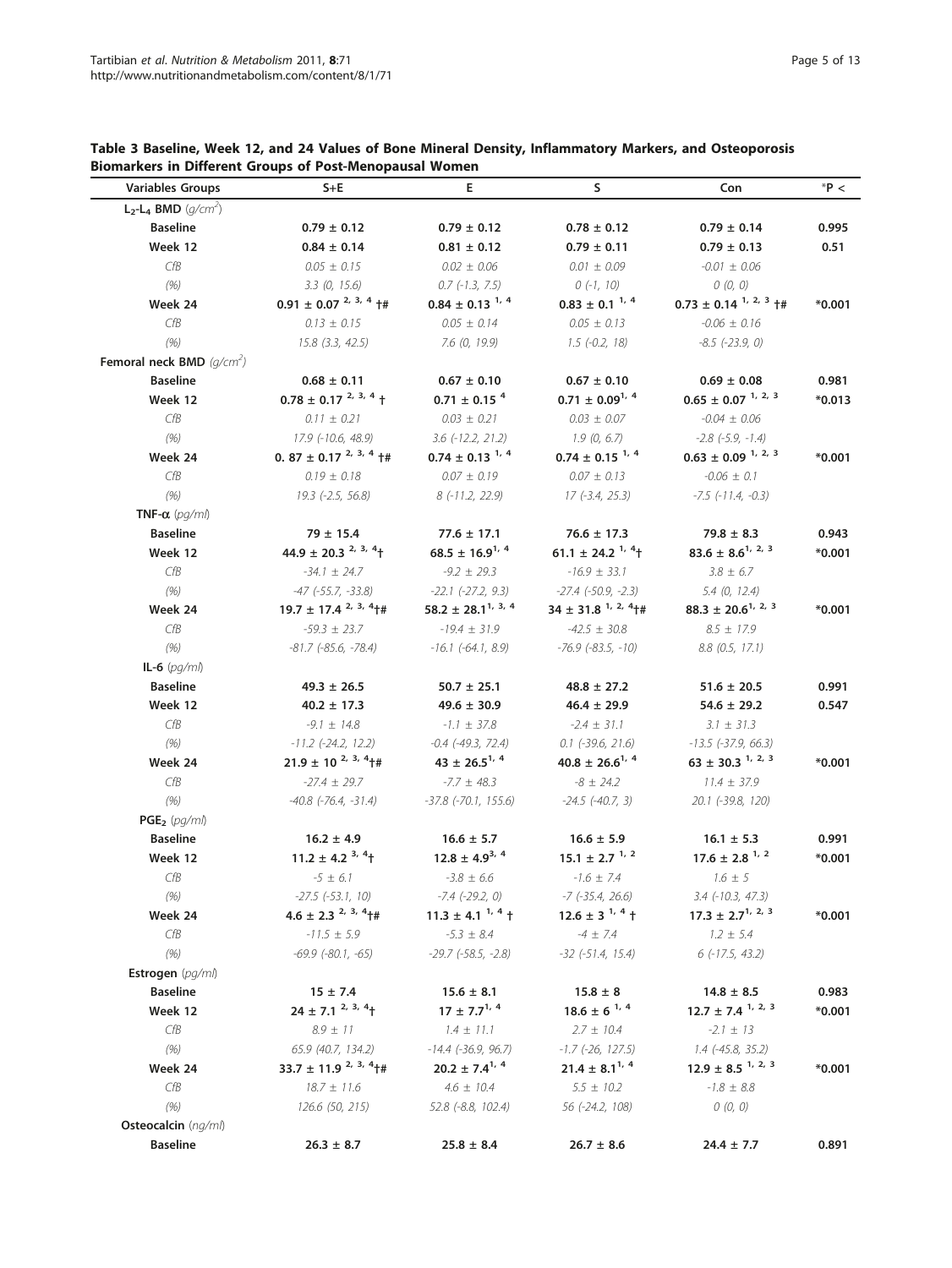| Week 12                              | 34.4 $\pm$ 8.4 <sup>4</sup> <sup>+</sup> | $27.2 \pm 8.7$                  | $28.5 \pm 10.1$                  | $23.6 \pm 8.2^1$                   | $*0.016$       |
|--------------------------------------|------------------------------------------|---------------------------------|----------------------------------|------------------------------------|----------------|
| CfB                                  | $8.1 \pm 12.2$                           | $1.4 \pm 12.1$                  | $1.8 \pm 14.7$                   | $-0.8 \pm 11$                      |                |
| (% )                                 | 37.8 (-13.4, 83.4)                       | $6.7$ (-19.9, 55.2)             | $-2.4$ $(-34.7, 27.8)$           | $0$ (-13.5, 27.4)                  |                |
| Week 24                              | 39.2 ± 8.7 $^{2, 3, 4}$ +                | $29.8 \pm 10.5^1$               | $28.1 \pm 9.6$ <sup>1</sup>      | $22.6 \pm 7.3$ <sup>1</sup>        | $*0.001$       |
| CfB                                  | $12.9 \pm 14.7$                          | $4 \pm 12.9$                    | $1.4 \pm 15.1$                   | $-1.8 \pm 7.6$                     |                |
| (% )                                 | 89.1 (9.9, 131.1)                        | $4.6$ (-21.7, 67)               | 15.1 (-30.9, 74.4)               | $0$ (-7.7, 0)                      |                |
| 1, 25 Vit D (pg/ml)                  |                                          |                                 |                                  |                                    |                |
| <b>Baseline</b>                      | $39.9 \pm 19.1$                          | $41.5 \pm 21.9$                 | $39.3 \pm 17.2$                  | $42.3 \pm 20.6$                    | 0.974          |
| Week 12                              | $50 \pm 19.1 +$                          | $44.6 \pm 17.9$                 | $45.4 \pm 19.8$                  | $41.4 \pm 15.7$                    | 0.648          |
| CfB                                  | $10.1 \pm 28.7$                          | $3 \pm 30.4$                    | $6.1 \pm 24.7$                   | $-1 \pm 25.1$                      |                |
| (% )                                 | $15.1$ (-8.4, 132.5)                     | $-28.3$ $(-39, 146.5)$          | 32.7 (-33.6, 103.2)              | $-11.7$ ( $-34.7$ , $84.5$ )       |                |
| Week 24                              | $66.9 \pm 14.3^{2,3,4}$ +#               | 54.9 $\pm$ 23.1 <sup>1, 4</sup> | 49.4 $\pm$ 19.1 $^{1,4}$         | $38 \pm 19.9$ <sup>1, 2, 3</sup>   | $*0.007$       |
| CfB                                  | $26 \pm 23$                              | $13.4 \pm 26.1$                 | $7.2 \pm 28.5$                   | $-4.3 \pm 32.8$                    |                |
| (% )                                 | 62.4(4, 204.6)                           | 53 (6.8, 76.7)                  | 44.9 (-34.7, 103.2)              | $-9.2$ ( $-53.5$ , 62.1)           |                |
| $CTX$ (ng/ml)                        |                                          |                                 |                                  |                                    |                |
| <b>Baseline</b>                      | $0.5 \pm 0.2$                            | $0.5 \pm 0.1$                   | $0.5 \pm 0.1$                    | $0.5 \pm 0.1$                      | 0.988          |
| Week 12                              | $0.4 \pm 0.1$                            | $0.5 \pm 0.2$                   | $0.5 \pm 0.1$                    | $0.5 \pm 0.1$                      | 0.635          |
| CfB                                  | $-0.1 \pm 0.2$                           | $0 \pm 0.2$                     | $0 \pm 0.2$                      | $0 \pm 0.2$                        |                |
| (% )                                 | $-6.3$ $(-18.8, 24)$                     | $-21.7$ ( $-44.2$ , $47.7$ )    | $0$ (-25.3, 20.1)                | $-3.7$ $(-27.5, 42.8)$             |                |
| Week 24                              | $0.3 \pm 0.1$ <sup>4</sup> <sup>+</sup>  | $0.4 \pm 0.1$                   | $0.5 \pm 0.2$                    | $0.5 \pm 0.1^1$                    | *0.006         |
| CfB                                  | $-0.2 \pm 0.2$                           | $-0.1 \pm 0.2$                  | $0 \pm 0.2$                      | $0 \pm 0.2$                        |                |
| (% )                                 | $-32.8$ $(-50.2, 0.6)$                   | $-8.1$ $(-27.5, 26.3)$          | $5$ (-22.6, 23.2)                | $-0.9$ ( $-25.5$ , 53.1)           |                |
| PTH $(pq/ml)$                        |                                          |                                 |                                  |                                    |                |
| <b>Baseline</b>                      | $90.7 \pm 39.5$                          | $92.5 \pm 46.6$                 | $88.1 \pm 42.8$                  | $94.9 \pm 46.6$                    | 0.98           |
| Week 12                              | 53.9 ± 34.4 $^{2, 3, 4}$ +               | $83 \pm 40.5^{1,4}$             | $87.8 \pm 39.8$ <sup>1, 4</sup>  | 92.9 ± 44.6 $1, 2, 3$              | $*0.047$       |
| CfB                                  | $-36.8 \pm 60.3$                         | $-9.4 \pm 58.7$                 | $-0.1 \pm 63.6$                  | $-2 \pm 57.2$                      |                |
| (% )                                 | $-57.6$ ( $-70.4$ , $-8.9$ )             | $-34.8$ $(-54.6, 88.6)$         | $31.4$ (-52.4, 63.7)             | 16.6 (-43.8, 79.2)                 |                |
| Week 24                              | $35.8 \pm 19.1^{2,3,4}$ <sup>+#</sup>    | $68.8 \pm 36.9^{1,3,4}$         | $80.8 \pm 40$ <sup>1, 2, 4</sup> | $97.5 \pm 40.5$ <sup>1, 2, 3</sup> | $*0.001$       |
| CfB                                  | $-54.9 \pm 42$                           | $-23.6 \pm 54.5$                | $-7.3 \pm 41.3$                  | $2.6 \pm 66.9$                     |                |
| (% )                                 | $-52.4$ (-67.8, -28.5)                   | $-29.6$ ( $-54.4$ , 19)         | $-8.9$ $(-31, 53.9)$             | $9.9$ (-41.6, 125.8)               |                |
| CT(pq/ml)                            |                                          |                                 |                                  |                                    |                |
| <b>Baseline</b>                      | $1.6 \pm 0.4$                            | $1.5 \pm 0.4$                   | $1.6 \pm 0.3$                    | $1.6 \pm 0.4$                      | 0.862          |
| Week 12                              | $12.4 \pm 4.7^{2,3,4}$                   | 7.9 ± 4.2 $^{1,4}$ +            | $6.8 \pm 2.7$ <sup>1, 4</sup> +  | $1.6 \pm 0.3^{1,2,3}$              | $*0.001$       |
| CfB                                  | $10.8 \pm 4.8$                           | $6.4 \pm 4.1$                   | $5.2 \pm 2.7$                    | $0 \pm 0.5$                        |                |
| (% )                                 | 709.5 (557.6, 955.2)                     | 729.3 (426.1, 1114.3)           | 313.4 (182.2, 474.5)             | $6.8$ ( $-16.3$ , $25.2$ )         |                |
| Week 24                              | $24 \pm 11.8^{2,3,4}$ +#                 | $10.2 \pm 7^{1,4}$              | $8.9 \pm 3.4^{\frac{1}{7}}$      | $1.6 \pm 0.4^{1,2,3}$              | $*0.001$       |
| CfB                                  | $22.5 \pm 11.8$                          | $8.6 \pm 6.7$                   | $7.2 \pm 3.4$                    | $0 \pm 0.6$                        |                |
| (% )                                 | 1181.8 (939.1, 2014.6)                   | 838.8 (658, 1217.1)             | 435.7 (287.1, 546.7)             | $1.6$ (-26.5, 42.7)                |                |
| $Ca2+ (mg/dl)$                       |                                          |                                 |                                  |                                    |                |
| <b>Baseline</b>                      | $9.6 \pm 0.7$                            | $9.5 \pm 0.7$                   | $9.3 \pm 0.7$                    | $9.3 \pm 0.7$                      | 0.503          |
| Week 12                              | $9.3 \pm 0.9$                            | $9.4 \pm 1$                     | $9.3 \pm 0.8$                    | $9.4 \pm 0.7$                      | 0.963          |
| CfB                                  | $-0.4 \pm 1$                             | $-0.2 \pm 1.2$                  | $0 \pm 1.2$                      | $0.1 \pm 1.2$                      |                |
| (% )                                 | $-3$ ( $-12.4$ , 4.2)                    | $-0.7$ $(-15.4, 9.2)$           | $0.1$ (-7.4, 2.1)                | $1.3$ (-9.4, 15.6)                 |                |
| Week 24                              | $9 \pm 0.8$                              | $9.1 \pm 0.8$                   | $9.3 \pm 0.7$                    | $9.4 \pm 0.7$                      | 0.483          |
| CfB                                  | $-0.7 \pm 1.1$                           | $-0.5 \pm 0.8$                  | $-0.1 \pm 1.1$                   | $0.1 \pm 1.1$                      |                |
|                                      | $-9.7$ $(-12.1, 0.3)$                    | $-7$ ( $-9.5$ , $-3.1$ )        | $-3.9$ $(-9.4, 11.2)$            | $4.2$ (-10.1, 10.3)                |                |
| (% )                                 |                                          |                                 |                                  |                                    |                |
|                                      |                                          |                                 |                                  |                                    |                |
|                                      |                                          |                                 |                                  |                                    |                |
| <b>Baseline</b>                      | $3.7 \pm 0.6$                            | $3.8 \pm 0.5$                   | $3.9 \pm 0.7$                    | $3.6 \pm 0.6$                      |                |
| Phosphorus (mg/dl)<br>Week 12<br>CfB | $3.6 \pm 0.6$<br>$-0.1 \pm 1$            | $3.9 \pm 0.6$<br>$0.1 \pm 0.8$  | $3.6 \pm 0.6$<br>$-0.3 \pm 0.9$  | $3.7 \pm 0.7$<br>$0.2 \pm 0.7$     | 0.489<br>0.608 |

Table 3 Baseline, Week 12, and 24 Values of Bone Mineral Density, Inflammatory Markers, and Osteoporosis Biomarkers in Different Groups of Post-Menopausal Women (Continued)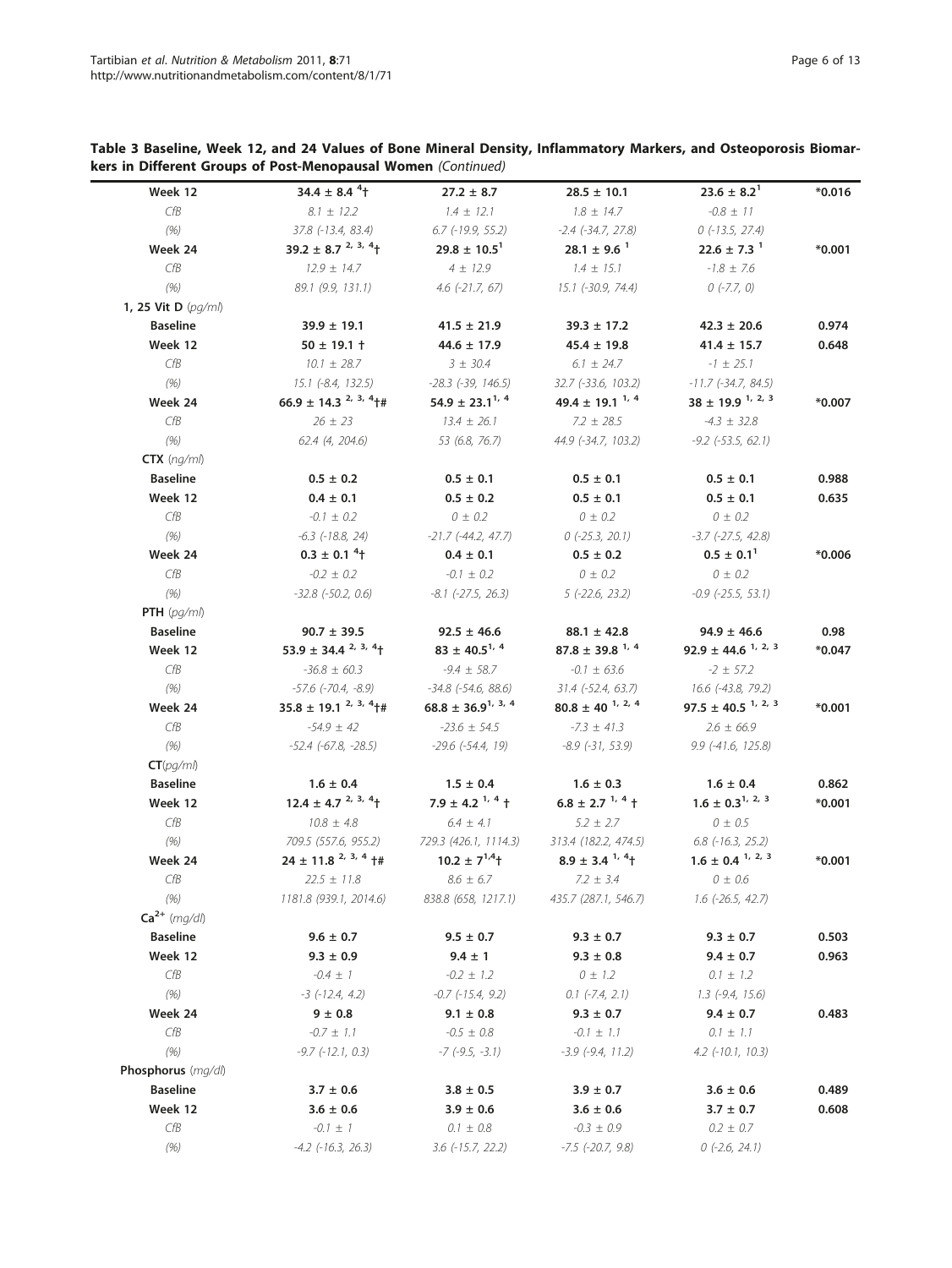| Week 24 | $3.2 \pm 0.6$        | $3.5 \pm 0.6$        | $3.7 \pm 0.8$  | $3.6 \pm 0.7$     | 0.185 |
|---------|----------------------|----------------------|----------------|-------------------|-------|
| СfВ     | $-0.5 + 0.9$         | $-0.3 + 1$           | $-0.2 + 1.2$   | $0.1 \pm 0.7$     |       |
| (% )    | $-10.7$ (-35.7, 7.6) | $-15.7$ (-23.7, 2.9) | $5(-29, 14.8)$ | $0$ (-11.7, 14.1) |       |

Table 3 Baseline, Week 12, and 24 Values of Bone Mineral Density, Inflammatory Markers, and Osteoporosis Biomarkers in Different Groups of Post-Menopausal Women (Continued)

E+S = Exercise + Supplement; E = Exercise; S = Supplement; Con = Control; CfB: Change from Baseline.

\*: P < 0.05, significant difference between groups.

†: P < 0.05, significantly different from baseline values (within groups, baseline vs. week 12).

#: P < 0.05, significantly different from week 12 values (within groups, week 12 vs. week 24).

Superscripts denote significant differences among the groups (E+S = 1; E = 2; S = 3; and Con = 4).

response to the E+S intervention ( $P < 0.05$ ), with a significant increase at 12 wks as well as at 24 wks, and femoral neck BMD at 12 and 24 wk was greater than found in the other 3 groups ( $P < 0.05$ ). The other groups showed no significant improvement in femoral neck BMD with the intervention, but higher BMD levels were seen in the E and S groups compared to the control group ( $P < 0.05$ ). The change seen in both the  $L_2-L_4$  BMD and femoral neck BMD reveals that exercise training and supplementation had a synergistic effect on the BMD.

### Inflammatory markers

Attenuated levels of TNF- $\alpha$  compared to baseline were observed at weeks 12 and 24 in both the E+S and the S groups ( $P < 0.05$ ) such that they decreased from baseline by 34.1  $\pm$  24.7 and 16.9  $\pm$  33.1 pg.ml<sup>-1</sup>, respectively (Table [3](#page-4-0)). The decrease was significantly greater in the E+S group ( $P < 0.05$ ), and both groups had a greater decrease than the E and Con group ( $P < 0.05$ ). The exercise and N-3 PUFA supplement acted synergistically to cause the decrease in TNF- $\alpha$  but it appears that the supplement contributed more so to this decrease.

IL-6 levels did not change at 12 weeks, but a significant decrease was observed in the E+S group at 24 wks (Table [3\)](#page-4-0). The IL-6 levels were lower in the E+S group than any of the other groups, and E and S groups were lower than the control group ( $P < 0.05$ ). PGE<sub>2</sub> decreased at both 12 and 24 wk in the E+S group, but not in the other groups. This decrease was only significantly greater than the S and Con group at 12 wk. At 12 wks, the IL-6 levels were similar between the E+S and E groups, and both groups were higher than the S and Con group ( $P < 0.05$ ). However at 24 wk, all intervention groups showed a decrease in  $PGE<sub>2</sub>$  levels from baseline, and all had greater decreases than the Con group ( $P < 0.05$ ). The decrease seen in the E+S group was greater than in either the E  $(-30%)$  and S groups  $(\sim 32\%)$  (P < 0.05), and they were not different from each other.

# Hormones

Estrogen levels increased from baseline at both 12 and 24 wks in the E+S group but not in any of the other groups

 $(P < 0.05)$  (Table [3\)](#page-4-0). Further the E+S group had higher estrogen levels at these 2 time points than any of the other groups ( $P < 0.05$ ). Calcitonin levels demonstrated a significant increase from baseline at 12 and 24 wks in all intervention groups ( $P < 0.05$ ), and the E+S group had a greater change from baseline than the other 2 intervention groups. At 24 wks all groups still had elevated levels of CT over baseline ( $P < 0.05$ ), but only the E+S group continued to show a significant increase again over the 12 wk measurement ( $P < 0.05$ ). This resulted in the E+S group having greater CT levels  $(24.0 \pm 11.8)$  than either of the E (10.2  $\pm$  7.0) and S (8.9  $\pm$  3.4) group (P < 0.05). The Con group  $(1.6 \pm 0.4)$  demonstrated no change in the 24 wks.

Concomitantly, PTH showed a decrease in the E+S group only both at 12 and 24 weeks, while both the E and S groups showed a non-significant decline. Again the PTH levels were lower than in either of those intervention groups, which showed no difference from each other but were lower than the PTH levels in the Con group  $(P < 0.05)$ .

At 12 and 24 weeks, osteocalcin and 1, 25 Vit D levels had increased from baseline ( $P < 0.05$ ) in the E+S group and these levels were greater than observed in any of the other groups ( $P < 0.05$ ). There were no differences in osteocalcin levels between the other groups, while 1, 25 Vit D was greater in the E and S group than in the control group ( $P < 0.05$ ). C-telopepide levels decreased from baseline only at 24 wks in the E+S group, with no changes in the other groups. The E+S concentrations of CTX were only significantly greater than the Con group  $(P < 0.05)$ .

#### Serum ions

Calcium and phosphorus concentration remained stable through the 24 week intervention in all groups (Table [3](#page-4-0)). There were no differences in these levels between and of these either before or during the intervention.

#### Correlations

The association between the inflammatory markers and biomarkers of BMD in all groups are shown in Table [4](#page-7-0). Significant negative correlations were observed between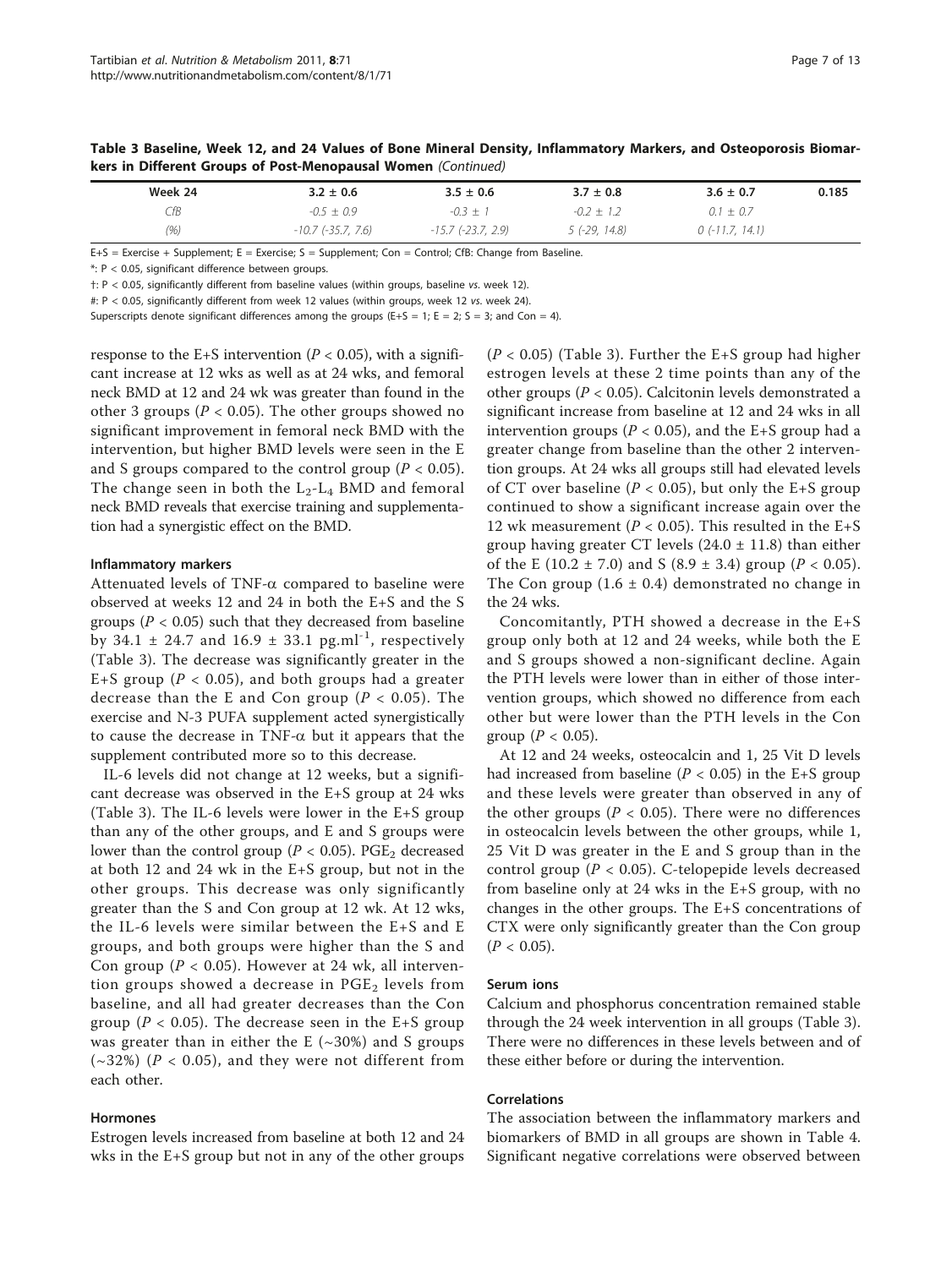|                                      | TNF- $\alpha$ (pq/ml) |           |            | $IL-6$ ( $pq/ml$ ) |            |          | $PGE_2$ (pg/ml) |           |            |  |
|--------------------------------------|-----------------------|-----------|------------|--------------------|------------|----------|-----------------|-----------|------------|--|
|                                      |                       |           | Regression |                    | Regression |          |                 |           | Regression |  |
|                                      | Correlation           | <b>RC</b> | $*P <$     | Correlation        | <b>RC</b>  | $*P <$   | Correlation     | <b>RC</b> | $*P <$     |  |
| $L_2$ - $L_4$ BMD ( $q/cm^2$ )       | $-289$                | $-49.8$   | $*0.002$   | $-126$             | $-25.1$    | 0.123    | $-219$          | $-8.7$    | $*0.005$   |  |
| Femoral neck BMD $(q/cm2)$           | $-0.238$              | $-25.9$   | $*0.049$   | $-0.097$           | $-21.3$    | 0.174    | $-264$          | $-6.6$    | $*0.030$   |  |
| Estrogen $\langle pq/ml \rangle$     | $-283$                | $-0.7$    | $*0.001$   | .065               | 0.30       | 0.171    | $-223$          | $-0.12$   | $*0.004$   |  |
| Osteocalcin (ng/ml)                  | $-281$                | $-0.7$    | $*0.001$   | $-157$             | $-0.37$    | 0.085    | $-249$          | $-0.13$   | $*0.001$   |  |
| 1, 25-dihydroxyvitamin $D_3$ (pg/ml) | $-0.101$              | $-0.1$    | 0.147      | $-0.048$           | $-0.06$    | 0.545    | $-123$          | $-0.03$   | 0.103      |  |
| $CTX$ (ng/ml)                        | 0.143                 | 24.1      | 0.078      | .119               | 20.9       | 0.137    | .067            | 2.3       | 0.405      |  |
| <b>PTH</b> $\langle pq/ml \rangle$   | 0.109                 | 0.06      | 0.207      | .216               | 0.13       | $*0.005$ | .115            | 0.01      | 0.162      |  |
| CT(pq/ml)                            | $-484$                | $-1.7$    | $*0.001$   | $-169$             | $-0.59$    | $*0.027$ | $-424$          | $-0.29$   | $*0.001$   |  |
| $Ca2+$ (mg/dl)                       | 0.115                 | 3.3       | 0.117      | .007               | 0.48       | 0.850    | .113            | 0.69      | 0.258      |  |
| Phosphorus (mg/dl)                   | 0.067                 | 2.9       | 0.342      | .036               | 1.68       | 0.596    | .172            | 1.34      | 0.127      |  |

<span id="page-7-0"></span>Table 4 Correlation of Inflammatory Markers with Bone Mineral Density and Osteoporosis Biomarkers in Healthy Postmenopausal Women

\*: P < 0.05, Adjusted for the group through the study based on mixed model.

RC: Regression coefficient

 $L_2$ - $L_4$  and femoral neck BMD, estrogen, osteocalcin, and CT with inflammatory markers TNF- $\alpha$  ( $r = -0.289$ ; P = 0.002,  $r = -0.238$ ;  $P = 0.049$ ,  $r = -0.283$ ;  $P = 0.001$ ,  $r =$  $-0.281$ ;  $P = 0.001$ , and  $r = -0.484$ ;  $P = 0.001$ , respectively) and PGE<sub>2</sub> ( $r = -0.219$ ;  $P = 0.005$ ,  $r = -0.264$ ;  $P =$ 0.030,  $r = -0.223$ ;  $P = 0.004$ ,  $r = -0.249$ ;  $P = 0.001$ , and  $r = -0.424$ ;  $P = 0.001$ , respectively) (Table 4). Results from the mixed model regression showed that for each unit (pg/ml) decrease in TNF- $\alpha$  concentration there was an increase of 49.8  $g/cm^2$ , 25.9  $g/cm^2$ , 0.7 pg/ml, 0.7 ng/ ml, and 1.7 pg/ml, respectively, in  $L_2-L_4$  and femoral neck BMD, estrogen, osteocalcin, and CT. Additionally each unit (pg/ml) decrease in  $PGE<sub>2</sub>$  concentrations resulted in 8.7  $\rm g/cm^2$ , 6.6  $\rm g/cm^2$ , 0.12  $\rm pg/ml$ , 0.13  $\rm ng/ml$ , and 0.29 pg/ml increase, respectively, in  $L_2-L_4$  and femoral neck BMD, estrogen, osteocalcin, and CT in these women. However, no significant correlation was observed between 1, 25 Vit D, CTX, PTH,  $Ca^{2+}$ , and phosphorus with either TNF- $\alpha$  or PGE<sub>2</sub> (Table 4). PTH and IL-6 levels were positively correlated ( $r = 0.216$ ;  $P =$ 0.005), while a negative correlation between CT and IL-6 concentrations ( $r = -0.169$ ;  $P = 0.027$ ) was noted. The mixed model regression showed that each unit decrease in IL-6 concentration resulted in 0.13 unit decrease in PTH levels, and each unit decrease in IL-6 concentration resulted in 0.59 unit increase in CT levels. PTH and TNF- $\alpha$  and PGE<sub>2</sub> levels were not associated (Table 4).

# Fatty acid composition

Neutrophil phospholipids PUFA content is expressed as a percentage of total phospholipid. Fatty acid content is presented in Table [5](#page-8-0). No significant changes ( $P > 0.05$ ) were observed in neutrophil membrane content when comparing linoleic acid (LA), Arachidonic Acid (AA), EPA and DHA values in the E and Con groups before and after the study. Following N-3 PUFA supplementation, the neutrophil phospholipids content of DHA and EPA increased significantly ( $P < 0.05$ ) in E+S and S groups, while the neutrophil phospholipid content of LA and AA was significantly reduced ( $P < 0.05$ ) (Table [5](#page-8-0)).

## **Discussion**

Prior evidence [[2,12](#page-11-0)-[32\]](#page-11-0) indicates that both dietary fats and physical activity can influence bone health and alter inflammation. This study examined the combined effect of N-3 PUFA supplementation and exercise on BMD and inflammatory markers. The novel findings of this study are: 1) 24 wks of aerobic exercise in combination with N-3 PUFA supplementation synergistically increases  $L_2$ - $L_4$  and femoral neck BMD in healthy postmenopausal women, 2) inflammatory markers (TNF- $\alpha$ , IL-6) were attenuated with N-3 PUFA supplementation alone and exercise+supplementation, and 3) augmentation of estrogen, osteocalcin and 1, 25 Vit D levels were seen after 24 wk with exercise+supplementation only. These findings clearly show that the combination of PUFA supplementation with aerobic exercise provides numerous benefits on bone density and inflammation over exercise alone or supplementation alone. Additionally this study demonstrated that the reductions in inflammatory markers were related to the increases observed in BMD.

Although changes in bone turnover are slow, this study demonstrated that E+S resulted in a 15% increase in BMD in the  $L_2-L_4$  region and a 19% increase in the femoral neck. Slight but non-significant increases in BMD were seen with exercise alone and with supplementation alone, but the N-3 PUFA acted synergistically with the exercise to result in profound changes in BMD in a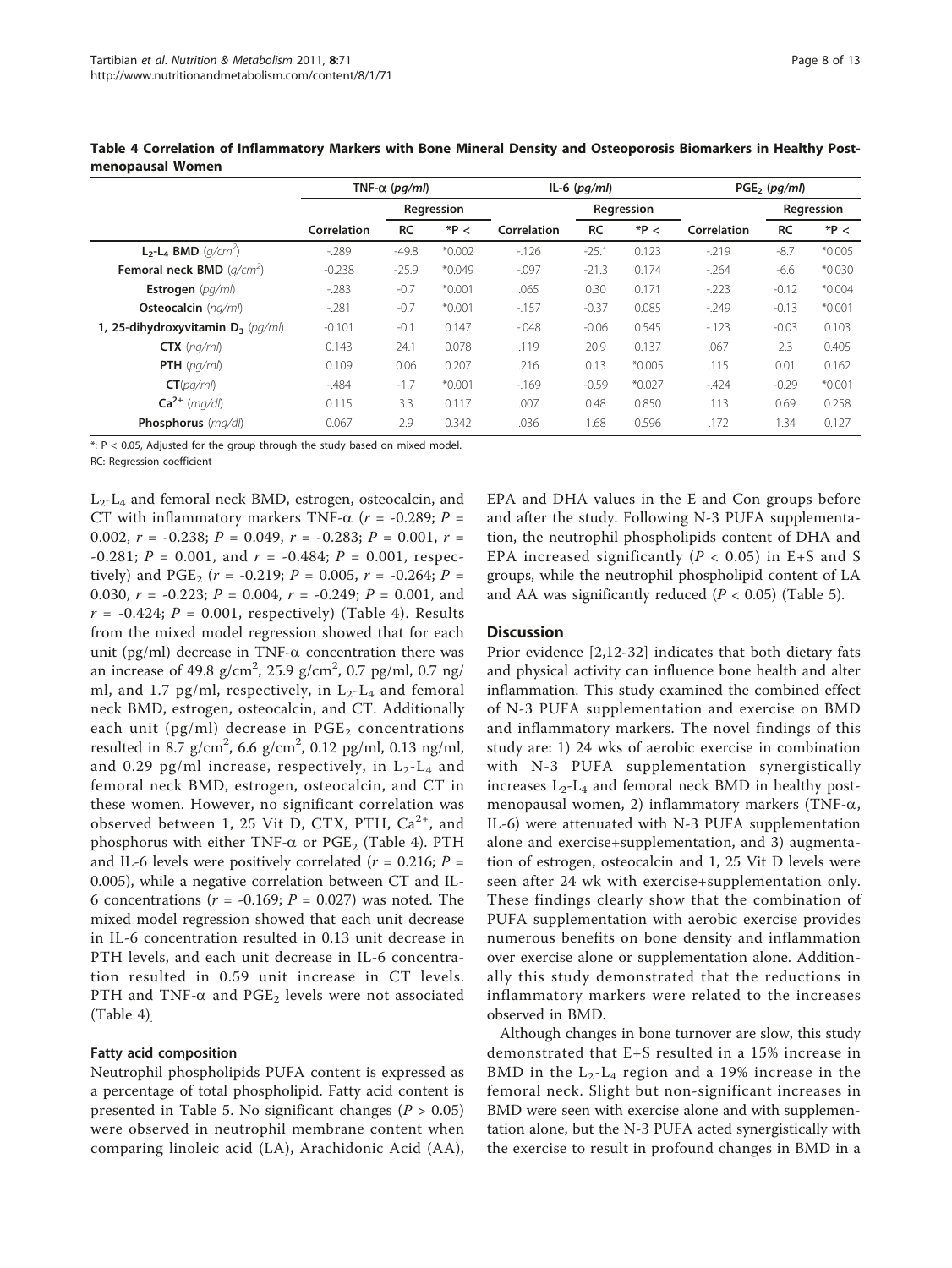| <b>Variables Groups</b> | $E + S$                            | E.                             | s                                   | Con                | P <      |
|-------------------------|------------------------------------|--------------------------------|-------------------------------------|--------------------|----------|
| 18:2§LA                 |                                    |                                |                                     |                    |          |
| Before                  | $16.7 \pm 2.8$                     | $17.1 \pm 2.4$                 | $16.9 \pm 3.4$                      | $17.2 \pm 2.9$     | 0.098    |
| After                   | <b>†</b> 6.9 ± 3.5 <sup>2, 4</sup> | $17.2 \pm 2.7$ <sup>1, 3</sup> | $+ 7.2 \pm 3.8^{2.4}$               | $16.9 + 3.1^{1,3}$ | $*0.001$ |
| 20:4§AA                 |                                    |                                |                                     |                    |          |
| Before                  | $21.7 \pm 6.1$                     | $22.2 \pm 3.8$                 | $22.2 + 4.3$                        | $22.4 \pm 5.1$     | 0.121    |
| After                   | <b>†</b> 12.1 ± 4.2 $^{2,4}$       | $22.7 \pm 5.9$ <sup>1, 3</sup> | <b>t</b> 11.9 ± 6.2 <sup>2, 4</sup> | $22.8 + 5.4^{1,3}$ | $*0.001$ |
| 20:5§EPA                |                                    |                                |                                     |                    |          |
| Before                  | $0.3 \pm 0.6$                      | $0.4 + 0.6$                    | $0.3 \pm 0.5$                       | $0.3 \pm 0.2$      | 0.446    |
| After                   | $+4.9 \pm 1.9^{2.4}$               | $0.3 + 0.2^{1.3}$              | $+4.4 \pm 0.4^{2,4}$                | $0.4 + 0.2^{1.3}$  | $*0.001$ |
| 22:6§DHA                |                                    |                                |                                     |                    |          |
| Before                  | $1.9 \pm 1.8$                      | $2.1 + 1.4$                    | $2.0 \pm 1.3$                       | $2.2 + 1.2$        | 0.331    |
| After                   | $+4.9 + 2.8^{2,4}$                 | $2.0 + 1.1^{1.3}$              | $5.1 + 1.4^{2.4}$ +                 | $2.1 + 1.3^{1.3}$  | $*0.001$ |

<span id="page-8-0"></span>Table 5 Fatty acid composition of neutrophil extracts expressed as a percentage of total fatty acid content before and after dietary supplementation

E+S = Exercise + Supplement; E = Exercise; S = Supplement; Con = Control; LA = Linoleic acid; AA = Arachidonic acid; EPA = Eicosapentaenoic acid; DHA = Docosahexaenoic acid,

§ Ratios represent number of carbon-carbon double bounds. Superscripts denote significantly differences among the groups (E+S = 1; E = 2; S = 3; and Con = 4). †P < 0.05, significantly different from baseline values (within groups, baseline vs. week 24).

Values are mean ± SD

24 week period in this cohort of post-menopausal women.

Numerous factors may have contributed to these changes in BMD. All groups except the Con group showed increased CT and osteocalcin levels after the intervention period; although these increases were most dramatic in the E+S group. These findings are similar to those reported by Alev et al. [[27\]](#page-11-0) who found a 54% increase in CT levels after an aquatic exercise program, while another study reported 17.1 and 18.3 pg.ml<sup>-1</sup> increases respectively after endurance and strength exercise program than base-line (1.2 pg.ml<sup>-1</sup>) values [[38\]](#page-11-0). Likewise previous research has also shown increases in osteocalcin with 12 and 16 weeks of exercise training [[22\]](#page-11-0). These increases in osteocalcin concentrations have been observed with exercise training in both eumenorrheic, pre-menopausal [\[23](#page-11-0)] and post-menopausal women [[24](#page-11-0)]. The underlying mechanisms of how exercise training and N-3 PUFA augments CT and osteocalcin levels are unknown, but these increases in CT and osteocalcin levels seem to be involved in increasing osteoblast-mediated bone formation in physiological concentrations and contribute to a more positive bone balance [[12](#page-11-0)].

In addition to the enhancement of bone formation, our data has shows a decrease in bone resorption as reflected by a decrease in serum CTX levels. At 24 wks of the intervention CTX levels had decreased 32% in the E+S group, and this response seems to be a synergistic effect of the exercise and N-3 PUFA supplementation as there were no significant changes in either of these groups. Additionally, the changes in CTX coincide with the increases in  $L_2-L_4$ and femoral neck BMD. Previous research has shown that N-3 PUFAs protect against age-related bone loss. Amy et al. [[15](#page-11-0)] reported that incorporating walnuts and flaxseed into the diet to increase  $\alpha$ -Linolenic Acid (ALA), and consequently decrease the N-6/N-3 ratio, reduced serum N-telopeptides (NTx) (a bone resorption marker) and maintained levels of serum bone-specific alkaline phosphatase (BSAP). Likewise animal studies have also shown an anti-resorptive effect of exercise [\[39,40\]](#page-11-0). James et al. [[28](#page-11-0)] demonstrated that long-term moderate intensity resistance training in women on hormone therapy, reversed bone loss, decreased bone turnover, increased femur BMD, and caused a 9% decrease in CTX. Our findings suggest that the positive effects of exercise and N-3 PUFA intervention on bone mass in post-menopausal women may result from the anti-resorptive properties of either N-3 or exercise training induced by decreasing levels of serum CTX.

Our findings parallel previous reports that endurance exercise training increases serum 1, 25 Vit D [[26,41](#page-11-0)] and decreases serum PTH concentrations [[41](#page-11-0)]. With regard to the effect of exercise on calciotropic hormones, it is accepted that exercise promotes a positive calcium balance and increases skeletal mass, chiefly as a result of increased 1, 25 Vit D levels, decreased serum PTH and enhancement of intestinal calcium absorption [[41\]](#page-11-0).

Additionally research with N-3 PUFAs has demonstrated a protective effect of long chain N-3 PUFAs on age-related bone loss due to modulation of local factors and hormones such as insulin like growth factor I (IGF-1), PTH, and 1, 25 Vit D [[17\]](#page-11-0). Our recently published data [[12\]](#page-11-0) also demonstrated that N-3 PUFA with and without weight-bearing exercise training in post-menopausal women increased CT and decreased PTH concentrations, indicators of bone formation and resorption, respectively.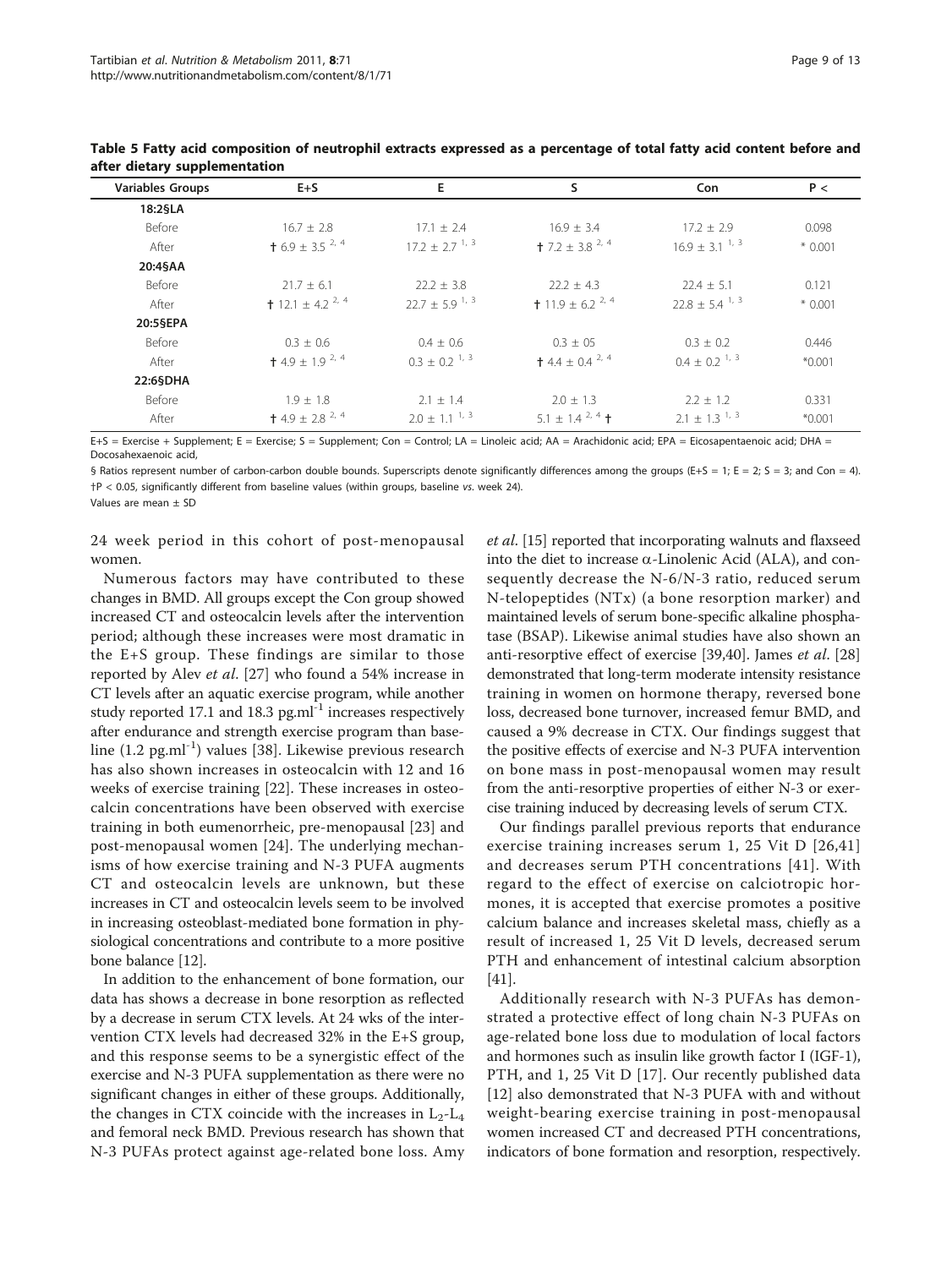These hormonal changes were greater when supplementation was accompanied by exercise training. Thus the combined stimulus of aerobic exercise with N-3 PUFA consumption enhanced bone formation and suppressed bone resorption, resulting in an increased demand for minerals that was satisfied by an increase in serum 1, 25 Vit D and increased intestinal absorption of  $Ca^{2+}$ . Possibly the increased  $Ca^{2+}$  absorption suppressed serum PTH levels, and the decreased level of serum PTH in the E+S group may be related to increased concentration of EPA and DHA in membrane phospholipids as well as increased  $Ca<sup>2+</sup>$  absorption following N-3 PUFA consumption and participation in long-term aerobic exercise training.

Bone mineral density has been linked to estrogen levels, and the estrogen deficiency that occurs with menopause is tightly linked to low BMD. While exercise and supplementation alone had no significant effect on estrogen levels, we observed a 126% increase in estrogen levels in the E+S group. This agrees with our recent findings that found increased estrogen levels in post-menopausal women following 16 weeks weight-bearing exercise either alone or with N-3 PUFA supplementation [[12\]](#page-11-0), but is in contrast with the findings of McTiernan *et al.* [\[42](#page-11-0)] who reported reduced estrogen levels following a 12-month moderateintensity exercise intervention in post-menopausal women. Most likely, the increased levels of estrogen in the present study were affected by coordinated changes in increased CT and decreased PTH levels that interplayed to allow the elevations in estrogen levels. According to previous investigations [[43](#page-11-0)], when estrogen is withdrawn, such as after menopause, the rate of bone resorption is increased. Estrogen's major effect on bone tissue, therefore, may be to inhibit bone resorption rather than to promote bone formation. This anti-resorptive effect is mediated by the estrogen-induced synthesis and release of paracrine factors from osteoblast cells, which then control osteoclastic activity [[43\]](#page-11-0). Estrogen increases the release of transforming growth factor-b (TGF-b) from osteoblasts, which subsequently inhibits activity of osteoclasts [[44](#page-11-0)]. IL-6, a cytokine that increases osteoclastic activity, is regulated by estrogen, as IL-6 release from osteoblasts has been shown to be inhibited by estrogen. Further evidence of the anti-resorptive effect of estrogen is provided by observations of increased synthesis of IL-6 and increased osteoclastic cell number in estrogen-deficient women [[45](#page-11-0)]. Estrogen not only affects bone metabolism at the cellular level but also has indirect effects systemically. Estrogen interacts with many other hormones, including CT and PGs, which result in a response of bone tissue. When the body is in a state of hypercalcemia, the C-cells are stimulated to release CT [[45\]](#page-11-0), which inhibits bone resorption. CT seems to be influenced by estrogen, as higher levels of estrogen have been strongly correlated with CT secretory capacity [\[46\]](#page-12-0). There is little known about the interaction between estrogen and PTH. Although estrogen does not affect PTH secretion, estrogen does seem to have an indirect effect on PTH action on bone. It has been suggested that estrogen inhibits bone cell responsiveness to PTH, thus reducing bone resorption [\[45\]](#page-11-0). This indirect effect further explains why estrogen withdrawal results in increased bone resorption.

The immunosuppressive effects of the either moderate intensity exercise training [[47](#page-12-0)] or N-3 PUFAs [[48](#page-12-0)-[51](#page-12-0)] have been reported previously. Recently we showed that ingestion of N-3 PUFAs can be effective in ameliorating, eccentric exercise-induced, inflammatory markers including IL-6, PGE<sub>2</sub> and TNF- $\alpha$  [[51](#page-12-0)]. Previous studies [\[52](#page-12-0)] also revealed that reducing the consumption of fat calories from 36% to 27% with low fish-derived N-3 PUFA resulted in increased levels of IL-1 $\beta$ , and TNF- $\alpha$  production by peripheral blood mononuclear (PBMN) cells stimulated with lipopolysaccharide (LPS) while the same low fat diet with high fish-derived N-3 PUFA led to lowered amounts of these cytokines produced. Thus, decreased levels of IL-6, TNF- $\alpha$  and PGE<sub>2</sub> in the present study can be explained by immunosuppressive effects of the either moderate intensity aerobic exercise training or N-3 PUFA. On the basis of previous studies, IL-6 possesses both pro-and anti-inflammatory actions [\[53\]](#page-12-0). The overproduction of pro-inflammatory IL-6 has been associated with multiple organ-system dysfunction and mortality. In contrast, immunoregulatory function of anti-inflammatory IL-6 inhibits the production of several pro-inflammatory cytokines including IL-6 and TNF- $\alpha$  by altering the accessory cell function of macrophages [[54](#page-12-0)]. Generally following exercise, pro-inflammatory cytokine levels are counterbalanced by anti-inflammatory cytokine levels promoting homeostasis; however if levels are unrestrained, post exercise infection may occur [[55](#page-12-0)]. Hence it is possible that the decreased levels of IL-6 ( $\sim$ 40%) and TNF- $\alpha$  ( $\sim$ 80%) observed with the E+S and S interventions may be related to immunoregulatory function of anti-inflammatory IL-6. Likewise, since PTH regulates the circulating levels of the inflammatory cytokines IL-6 and TNF- $\alpha$  [[56](#page-12-0)], we reasoned that in the present study aerobic exercise and N-3 PUFA consumption, by suppressing PTH production, might also decrease the serum IL-6 and TNF- $\alpha$  levels.

Paralleling the postmenopausal bone loss, increased production of cytokines is a possible mechanism that contributes to post-menopausal bone loss [[57\]](#page-12-0). Cytokines play both a direct and an indirect role in the regulation of osteoclast and osteoblast activities [[58\]](#page-12-0); therefore, a decrease in cytokine production may be beneficial to BMD. Consistent with our findings, a recent study has suggested that bone loss in post-menopausal women is mediated by increased production of cytokines such as IL-1, IL-6, IL-8 and TNF- $\alpha$  [[59\]](#page-12-0), and our data support this. Inflammatory processes can up-regulate many cytokines,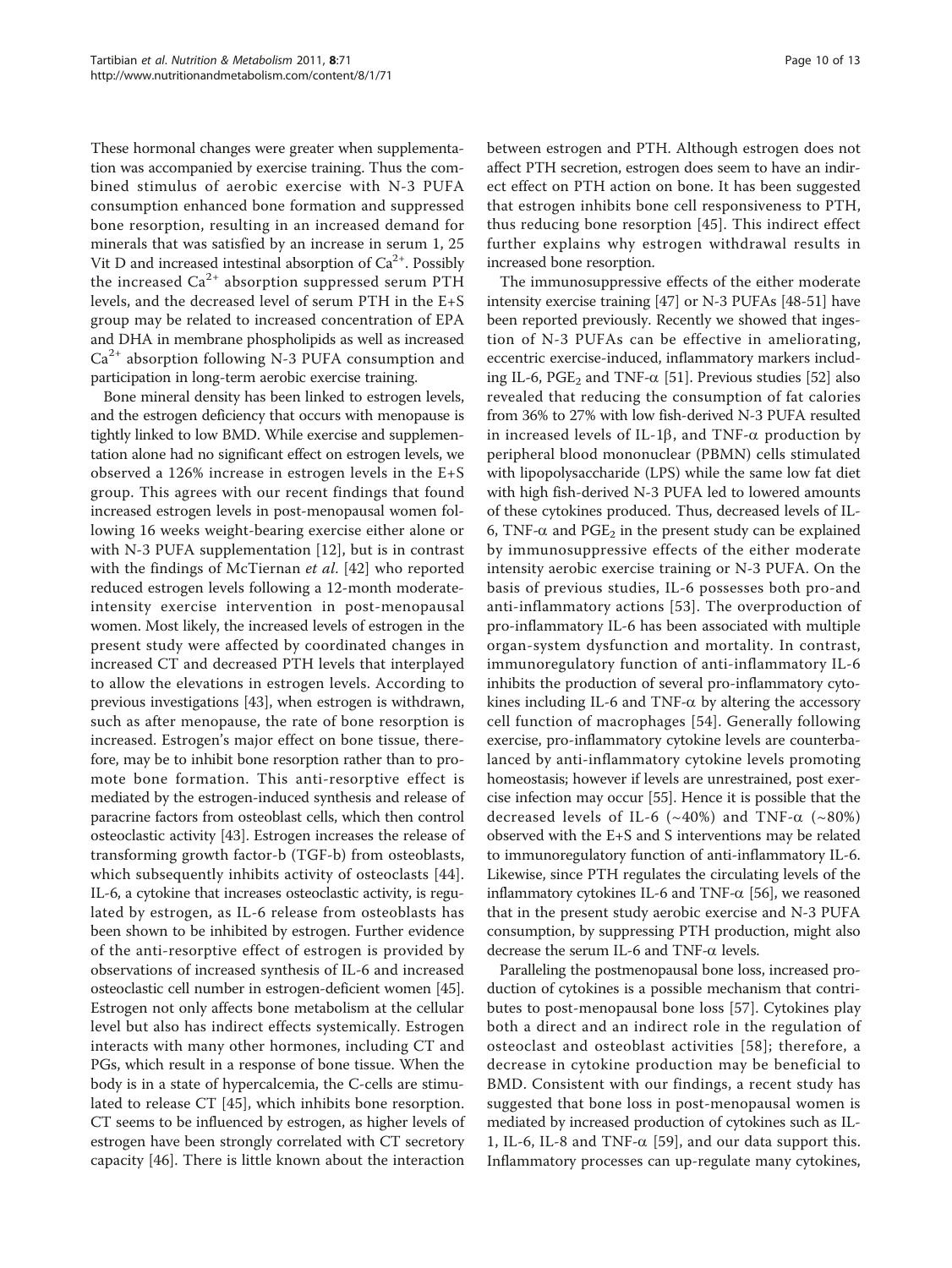such as IL-1, IL-6 and TNF- $\alpha$ , which strongly stimulate CRP production from the liver [[60](#page-12-0),[61](#page-12-0)] as well as inducing bone resorption [[7,9](#page-11-0)[,62\]](#page-12-0); and increased bone resorption may result in increased bone turnover and decreased BMD. In support of this hypothesis, the production of IL-1, IL-6 and/or TNF- $\alpha$  by peripheral blood monocytes was positively correlated with bone resorption or spinal bone loss in healthy pre- [[63](#page-12-0)] and post-menopausal [\[64](#page-12-0)] women, and serum IL-6 concentrations predicted femoral bone loss in healthy post-menopausal women [[65](#page-12-0)]. Also, increased levels of PGs, especially  $PGE_2$  (known to be potent activators of bone remodeling) are found in several disorders characterized by chronic inflammation [\[66\]](#page-12-0).

Data from supplement studies in the elderly indicate that N-3 PUFA intakes may promote bone mineral maintenance in this population [\[67](#page-12-0)]. Eighteen-month of EPA and  $\gamma$ -linolenic acid supplementation in elderly postmenopausal women revealed that BMD at the lumbar spine was maintained and BMD of the femoral neck was increased [[67\]](#page-12-0). In a cohort of growing rats fed on a semisynthetic diet supplemented with tuna oil, Kruger and Schollum [\[68\]](#page-12-0) found that DHA concentrations in red blood cell membranes were associated with BMD, and with calcium absorption in bone. Likewise, Weiler and Fitzpatrick-Wong [\[69\]](#page-12-0) found that higher concentrations of plasma DHA were associated with an attenuated bone resorption in piglets fed on diets containing different ratios of N-6 to N-3 fatty acids. An increased consumption of N-3 PUFA decreases the AA:EPA ratio,  $PGE_2$  concentration, and release from bone. This cascade of effects is potentially important, as  $PGE<sub>2</sub>$  has been reported to stimulate bone resorption [[70](#page-12-0)]. EPA serves as a precursor for the formation of  $PGE_3$ , which also can stimulate bone resorption. However, the conversion of EPA to  $PGE<sub>3</sub>$  is much less efficient than is the conversion of AA to  $PGE_2$ [[71](#page-12-0)]. Although measurements of bone PGs were not taken in the present study, the neutrophil phospholipids PUFA content results showed that EPA and DHA in the cell membranes of neutrophils were significantly greater in the E+S (4.9% and 4.4%, respectively) and S (4.9% and 5.1%, respectively) groups than in either the E or the Con groups, while AA and LA were significantly reduced. It is possible that this shift in fatty acid synthesis decreased production of  $PGE_2$  within the bone while having minimal effect on  $PGE_3$  formation. Therefore, a decrease in cytokines and  $PGE<sub>2</sub>$  production by long-term aerobic exercise and cyclooxygenase (COX)-2 inhibitor N-3 PUFAs in the present investigation can be attributed to increased bone health measured by  $L_2$ - $L_4$  and femoral neck BMD.

Our results also support the hypothesis that the elevated L<sub>2</sub>-L<sub>4</sub> and femoral neck BMD, estrogen, osteocalcin, and CT experienced during aerobic exercise and N-3 PUFA consumption in healthy post-menopausal women are negatively associated with the serum inflammatory

markers TNF- $\alpha$  and PGE<sub>2</sub>. Likewise, elevated CT and decreased PTH levels during the study period are associated (negatively and positively, respectively) with serum IL-6. These changes in inflammatory indices following long-term aerobic exercise training and N-3 PUFA supplementation may contribute significantly to the inverse relationship between inflammatory markers and osteoporosis. Together these findings allows the speculation that increased  $L_2-L_4$  and femoral neck BMD measures following exercise training and N-3 PUFA consumption may be related to increased levels of estrogen, osteocalcin, and CT as well as decreased PTH, IL-6, TNF- $\alpha$  and PGE<sub>2</sub> levels in post-menopausal women. In rodent models, IL-6 mediated stimulation of osteoclast activity and regulation in the presence of estrogen depletion has been well reported [\[72](#page-12-0),[73\]](#page-12-0). In the present study, lack of association between serum IL-6 and other variables (with the exception of CT and PTH) following exercise and N-3 PUFA intervention can be attributed to the elevated estrogen levels to some extent.

In conclusion, aerobic exercise training plus N-3 PUFA supplementation was effective in reducing chronic inflammation and increasing BMD in postmenopausal women. These changes in inflammatory markers are related to indices that favour enhancement of BMD in healthy sedentary post-menopausal women. Further studies on the physiologic effects of N-3 PUFAs and exercise training on bone metabolism and bone quality to prevent or treat osteoporosis are needed.

#### Abbreviations

N-3: Omega-3; BMD: Bone mineral density; E+S: Exercise + supplement group; E: Exercise group; S: Supplement group; Con: Control group; L: Lumbar spine; TNF: Tumor necrosis factor; IL: Interleukin; PG: Prostaglandin; 1, 25 Vit D: 1, 25-dihydroxyvitamin D<sub>3</sub>; CTX: C-telopeptide; PTH: Parathyroid hormone; CT: Calcitonin; PUFAs: Polyunsaturated fatty acids; EPA: Eicosapentaenoic acid; CRP: C-reactive protein; DHA: Docosahexaenoic acid; ELISA: Enzyme-linked immunosorbent assay; RIA: Radioimmunoassay; ANOVA: Analysis of variance; LA: Linoleic acid; AA: Arachidonic acid; ALA: α-Linolenic Acid; NTx: N-telopeptides; BSAP: Bone-specific alkaline phosphatase; IGF-1: Insulin like growing factor I; TGF-b: Transforming growth factor-b; PBMN: Peripheral blood mononuclear cells; LPS: Lipopolysaccharide; GLA: γ-linolenic acid; COX: Cyclooxygenase; BMI: Body mass index; VO<sub>2max</sub>: Maximal oxygen uptake.

#### Acknowledgements and funding

We would like to thank the subjects for their participation and effort. This research did not receive any specific grant from any funding agency in the public, commercial or not-for-profit sector.

#### Author details

<sup>1</sup>Department of Exercise Physiology, Faculty of Physical Education and Sport Science, Urmia University, Urmia, Iran. <sup>2</sup>Department of Exercise Physiology Faculty of Physical Education and Sport Science, Urmia University, Urmia, Iran. <sup>3</sup>Department of Nutrition and Exercise Physiology, University of Missouri, Columbia, USA. <sup>4</sup> Department of English Language, Faculty of Humanities, Urmia University, Urmia, Iran.

#### Authors' contributions

BT, JK and BHM had substantial contributions to conception and design, acquisition, analysis, and interpretation of data. BHM was responsible for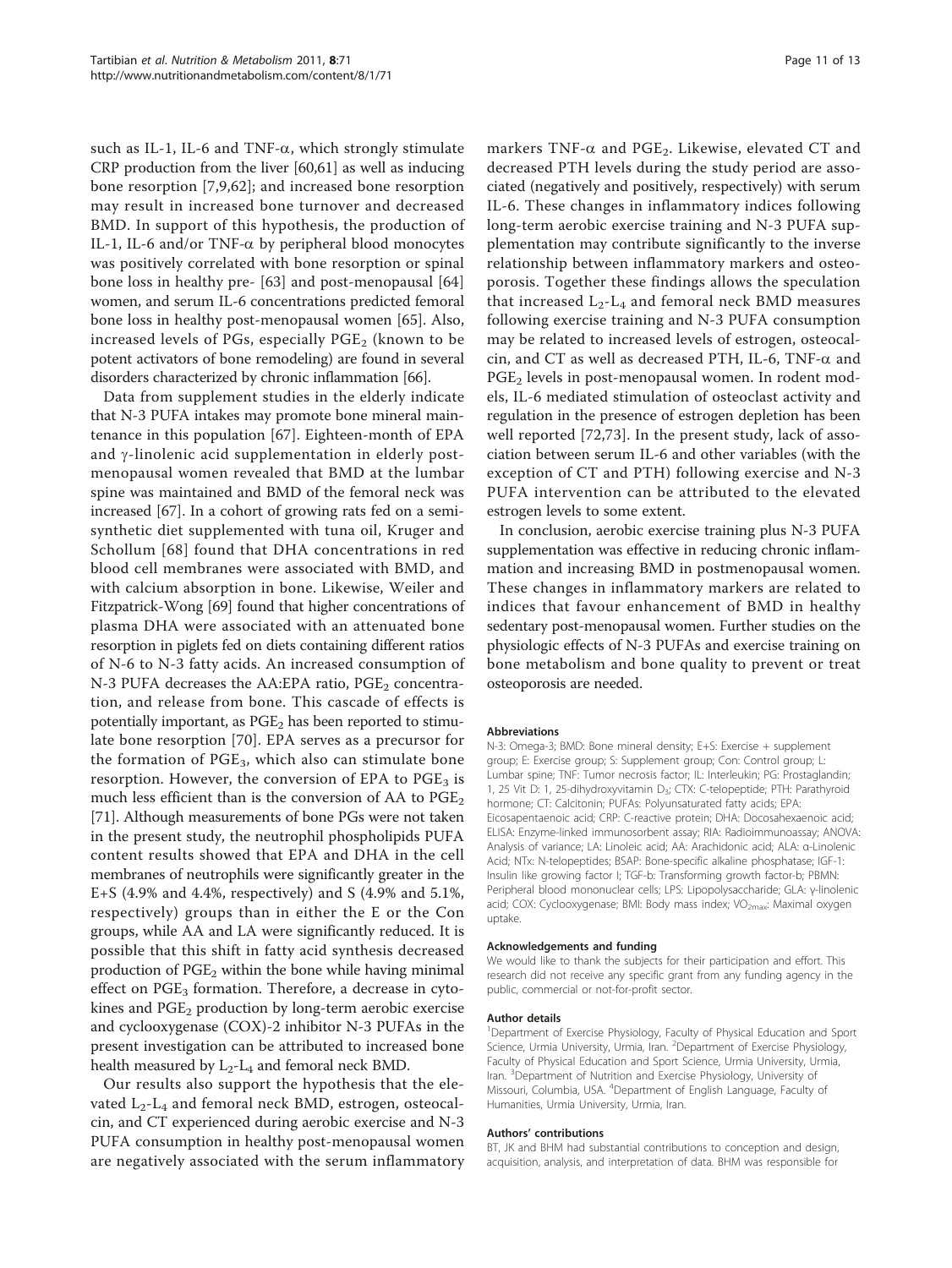<span id="page-11-0"></span>drafting the article, revising it critically for important intellectual content, and final approval of the version to be published. JK and KS revised manuscript for grammar and literature. All authors read and approved the final manuscript.

#### Competing interests

The authors declare that they have no competing interests.

Received: 12 June 2011 Accepted: 15 October 2011 Published: 15 October 2011

#### References

- 1. Mori S: Mechanism of bone metabolism: The effects of exercise on bone movement. J Clin Sports Med 1994, 11:1233-1238.
- Guillemant JC, Accarie G, Peres S, Guillemant A: [Acute effects of an oral](http://www.ncbi.nlm.nih.gov/pubmed/14735261?dopt=Abstract) [calcium load on markers of bone metabolism during endurance cycling](http://www.ncbi.nlm.nih.gov/pubmed/14735261?dopt=Abstract) [exercise in male athletes.](http://www.ncbi.nlm.nih.gov/pubmed/14735261?dopt=Abstract) Calcif Tissue Int 2004, 74:407-414.
- De Martinis M, Di Benedetto MC, Mengoli LP, Ginaldi L: [Senile](http://www.ncbi.nlm.nih.gov/pubmed/17109066?dopt=Abstract) [osteoporosis: is it an immune-mediated disease?](http://www.ncbi.nlm.nih.gov/pubmed/17109066?dopt=Abstract) Inflamm Res 2006, 55:399-404.
- 4. Ginaldi L, Di Benedetto MC, De Martinis M: Osteoporosis, inflammation and ageing. Immun Aging 2005, 2:14.
- 5. Kwan TS, Padrines M, Theoleyre S, Heymann D, Fortun Y: [IL-6, RANKL, TNF](http://www.ncbi.nlm.nih.gov/pubmed/14746813?dopt=Abstract)[alpha/IL-1: interrelations in bone resorption pathophysiology.](http://www.ncbi.nlm.nih.gov/pubmed/14746813?dopt=Abstract) Cytokine Growth Factor Rev 2004, 15:49-60.
- 6. Cauley JA, Danielson ME, Boudreau RM, Forrest KY, Zmuda JM, Pahor M, Tylavsky FA, Cummings SR, Harris TB, Newman AB: [Inflammatory markers](http://www.ncbi.nlm.nih.gov/pubmed/17419681?dopt=Abstract) [and incident fracture risk in older men and women: the health aging](http://www.ncbi.nlm.nih.gov/pubmed/17419681?dopt=Abstract) [and body composition study.](http://www.ncbi.nlm.nih.gov/pubmed/17419681?dopt=Abstract) J Bone Miner Res 2007, 22:1088-1095.
- 7. Muller B: [Cytokine imbalance in non-immunological chronic disease.](http://www.ncbi.nlm.nih.gov/pubmed/12160522?dopt=Abstract) Cytokine 2002, 18:334-339.
- 8. Manolagas SC: [Birth and death of bone cells: basic regulatory](http://www.ncbi.nlm.nih.gov/pubmed/10782361?dopt=Abstract) [mechanisms and implications for the pathogenesis and treatment of](http://www.ncbi.nlm.nih.gov/pubmed/10782361?dopt=Abstract) [osteoporosis.](http://www.ncbi.nlm.nih.gov/pubmed/10782361?dopt=Abstract) Endocr Rev 2000, 21:115-137.
- Bertolini DR, Nedwin GE, Bringman TS, Smith DD, Mundy GR: [Stimulation](http://www.ncbi.nlm.nih.gov/pubmed/3511389?dopt=Abstract) [of bone resorption and inhibition of bone formation in vitro by human](http://www.ncbi.nlm.nih.gov/pubmed/3511389?dopt=Abstract) [tumour necrosis factors.](http://www.ncbi.nlm.nih.gov/pubmed/3511389?dopt=Abstract) Nature 1986, 319:516-518.
- 10. Raisz LG, Rodan GA: Pathogenesis of osteoporosis. Endocrinol Metab Clin N Am 2003, 32:15-24.
- 11. Raisz LG: [Physiology and pathophysiology of bone remodeling.](http://www.ncbi.nlm.nih.gov/pubmed/10430818?dopt=Abstract) Clin Chem 1999, 45:1353-1358.
- 12. Tartibian B, Hajizadeh BM, Abbasi A: The calciotropic hormone response to omega-3 supplementation during longterm weight-bearing exercise training in post menopausal women. J Sport Sci Med 2010, 9:245-252.
- 13. Watkins BA, Li Y, Lippman HE, Feng S: [Modulatory effect of omega-3](http://www.ncbi.nlm.nih.gov/pubmed/12798659?dopt=Abstract) [polyunsaturated fatty acids on osteoblast function and bone](http://www.ncbi.nlm.nih.gov/pubmed/12798659?dopt=Abstract) [metabolism.](http://www.ncbi.nlm.nih.gov/pubmed/12798659?dopt=Abstract) Prostaglandins Leukot Essent Fatty Acids 2003, 68:387-398.
- 14. Terano T: [Effect of omega 3 polyunsaturated fatty acid ingestion on](http://www.ncbi.nlm.nih.gov/pubmed/11935946?dopt=Abstract) [bone metabolism and osteoporosis.](http://www.ncbi.nlm.nih.gov/pubmed/11935946?dopt=Abstract) World Rev Nutr Diet 2001, 88:141-147.
- 15. Amy EG, Penny MK, Kristen FH, Guixiang Z, Sheila GW, Rebecca LC: [An](http://www.ncbi.nlm.nih.gov/pubmed/17227589?dopt=Abstract) increase [in dietary N-3 fatty acids decreases a marker of bone](http://www.ncbi.nlm.nih.gov/pubmed/17227589?dopt=Abstract) [resorption in humans.](http://www.ncbi.nlm.nih.gov/pubmed/17227589?dopt=Abstract) Nutrition Journal 2007, 6:2.
- 16. Bruce A, Watkins T, Yong Li, Seifert MF: [Dietary ratio of N-6/N-3 PUFAs](http://www.ncbi.nlm.nih.gov/pubmed/16102959?dopt=Abstract) [and docosahexaenoic acid: actions on bone mineral and serum](http://www.ncbi.nlm.nih.gov/pubmed/16102959?dopt=Abstract) [biomarkers in ovariectomized rats.](http://www.ncbi.nlm.nih.gov/pubmed/16102959?dopt=Abstract) J Nutr Biochem 2006, 17:282-289.
- 17. Shen CL, James K, Yeh JK, Rasty J, Li Y, Bruce A: Protective effect of dietary long-chain N-3 polyunsaturated fatty acids on bone loss in gonad-intact middle-aged male rats. British J Nutr 2006, 95:462-468.
- 18. Philip CC: N-3 polyunsaturated fatty acids, inflammation, and inflammatory Diseases. Am J Clin Nutr 2006, 83:1505-1519.
- 19. Yamazaki S, Ichimura S, Iwamoto J, Takeda T, Toyama Y: [Effect of walking](http://www.ncbi.nlm.nih.gov/pubmed/15316873?dopt=Abstract) [exercise on bone metabolism in post-menopausal women with](http://www.ncbi.nlm.nih.gov/pubmed/15316873?dopt=Abstract) [osteopenia/osteoporosis.](http://www.ncbi.nlm.nih.gov/pubmed/15316873?dopt=Abstract) J Bone Miner Metab 2004, 22:500-508.
- 20. Creighton DL, Amy LMorgan, Debra B, Brolinson PG: [Weight-bearing](http://www.ncbi.nlm.nih.gov/pubmed/11160054?dopt=Abstract) [exercise and markers of bone turnover in female athletes.](http://www.ncbi.nlm.nih.gov/pubmed/11160054?dopt=Abstract) J Appl Physiol 2001, 90:565-570.
- 21. Iwamoto J, Takeda T, Ichimura S: Effects of exercise training and detraining on BMD in post-menopausal women with osteoprosis. J Ortho Sci 2001, 6:128-132.
- 22. Menkes A, Mazel S, Redmond RA, Koffler K, Libanti CR, Gundberg CM, Zizic TM, Hagberg JM, Pratley RE, Hurley BF: [Strength training increases](http://www.ncbi.nlm.nih.gov/pubmed/8335581?dopt=Abstract)

[regional bone mineral density and bone remodeling in middle-aged](http://www.ncbi.nlm.nih.gov/pubmed/8335581?dopt=Abstract) [and older men.](http://www.ncbi.nlm.nih.gov/pubmed/8335581?dopt=Abstract) J Appl Physiol 1993, 74:2478-2484.

- 23. Rockwell JC, Sorensen DM, Baker S, Leahey J, Stock L, Michaels J, Baran DT: [Weight training decreases vertebral bone density in](http://www.ncbi.nlm.nih.gov/pubmed/2401722?dopt=Abstract) [premenopausal women: a prospective study.](http://www.ncbi.nlm.nih.gov/pubmed/2401722?dopt=Abstract) J Clin Endocrinol Metab 1990, 71:988-993.
- 24. Nelson ME, Fiatarone MA, Morganti CM, Trice I, Greenberg RA, Evans WJ: Effects of high-intensity strength training on multiple risk factors for osteoporotic fractures: a randomized controlled trial. J Am Med Assoc 1994, 272:1909-1914.
- 25. Iwamoto J, Shimamur C, Taked T, Hitoshi A, Ichimur S, Sato Y, Toyam Y: [The](http://www.ncbi.nlm.nih.gov/pubmed/14691683?dopt=Abstract) [effects of exercise on bone mass, bone metabolism, and calciotropic](http://www.ncbi.nlm.nih.gov/pubmed/14691683?dopt=Abstract) [hormones in young growing rats.](http://www.ncbi.nlm.nih.gov/pubmed/14691683?dopt=Abstract) J Bone Miner Metab 2004, 22:26-31.
- 26. Yeh JK, Aloia JF: Effect of physical activity on calciotropic hormones and calcium balance in rats. Am J Physiol 1990, 258:263-268.
- 27. Alev A, Yurtkuran M: Evaluation of hormonal response and ultrasonic changes in the heel bone by aquatic exercise in sedentary postmenopausal women. Ame J Physic Med Rehab 2003, 82:942-949.
- James OJ, Kleppinger A, Kenny JAS, Biskup B, Glenn M: [Home-based](http://www.ncbi.nlm.nih.gov/pubmed/15754082?dopt=Abstract) [resistance training improves femoral bone mineral density in women on](http://www.ncbi.nlm.nih.gov/pubmed/15754082?dopt=Abstract) [hormone therapy.](http://www.ncbi.nlm.nih.gov/pubmed/15754082?dopt=Abstract) Osteoporos Int 2005, 16:1096-1108.
- 29. Ashizawa N, Ouchi G, Fujimara R, Yoshida Y, Tokuyama K, Suzuki M: Effects of a single bout of resistance exercise on calcium and bone metabolism in untrained young males. Calcif Tiss Int 1998, 62:104-108.
- 30. Prince RL, Smith M, Dick IM, Price RI, Webb PG, Henderson NK, Harris MM: [Prevention of post-menopausal osteoporosis: a comparative study of](http://www.ncbi.nlm.nih.gov/pubmed/1922205?dopt=Abstract) [exercise, calcium supplementation, and hormone-replacement therapy.](http://www.ncbi.nlm.nih.gov/pubmed/1922205?dopt=Abstract) N Engl J Med 1991, 325:1189-1195.
- 31. Campbell PT, Campbell KL, Wener MH, Wood BL, Potter JD, Mctiernan A, Ulrich CM: A Yearlong Exercise Intervention Decreases CRP among Obese Post-menopausal Women. Med Sci Sport Exer 2009, 41:1533-1539.
- 32. Kohut ML, McCann DA, Russell DW, Konopka DN, Cunnick JE, Franke WD, Castillo MC, Reighard AE, Vanderah E: [Aerobic exercise, but not flexibility/](http://www.ncbi.nlm.nih.gov/pubmed/16504463?dopt=Abstract) [resistance exercise, reduces serum IL-18, CRP, and IL-6 independent of](http://www.ncbi.nlm.nih.gov/pubmed/16504463?dopt=Abstract) [beta-blockers, BMI, and psychosocial factors in older adults.](http://www.ncbi.nlm.nih.gov/pubmed/16504463?dopt=Abstract) Brain Behav Immun 2006, 20:201-209.
- 33. Kasapis C, Thompson PD: [The Effects of Physical Activity on Serum C](http://www.ncbi.nlm.nih.gov/pubmed/15893167?dopt=Abstract)  [reactive protein and Inflammatory Markers: A Systematic Review.](http://www.ncbi.nlm.nih.gov/pubmed/15893167?dopt=Abstract) J Am Coll Cardiol 2005, 45:1563-1569.
- 34. Bruce RA, Hornsten TR: Exercise stress testing in evaluation of patients with ischemic heart disease. Prog Cardiovas Dis 1969, 11:371-390.
- 35. Washburn RA, Ficker JL: Physical activity scale for the elderly (PASE): the relationship with activity measured by a portable accelerometer. J Sport Med Phys Fit 1999, 39:336-340.
- 36. The Ministry of Science and Technology: The fifth revision of the standard table of food composition in Japan Kagawa Nutrition University Publishing, Tokyo, Japan; 2004.
- 37. Tartibian B, Hajizadeh BM, Abbasi A: [The effects of omega-3](http://www.ncbi.nlm.nih.gov/pubmed/19523875?dopt=Abstract) [supplementation on pulmonary function of young wrestlers during](http://www.ncbi.nlm.nih.gov/pubmed/19523875?dopt=Abstract) [intensive training.](http://www.ncbi.nlm.nih.gov/pubmed/19523875?dopt=Abstract) J Sci Med Sport 2010, 13:281-286.
- 38. Lin L, Hsieh L, Sandy S: Effects of strength and endurance exercise on calcium-regulating hormones between different levels of physical activity. J Mech Med Biol 2005, 5:267-275.
- 39. Iwamoto J, Takeda T, Ichimura S: [Effects of exercise on bone mineral](http://www.ncbi.nlm.nih.gov/pubmed/9718200?dopt=Abstract) [density in mature osteopenic rats.](http://www.ncbi.nlm.nih.gov/pubmed/9718200?dopt=Abstract) J Bone Miner Res 1998, 13:1308-1317.
- 40. Yeh JK, Liu CC, Aloia JF: [Additive effect of treadmill exercise and 17 beta](http://www.ncbi.nlm.nih.gov/pubmed/8328309?dopt=Abstract)[estradiol replacement on prevention of tibial bone loss in adult](http://www.ncbi.nlm.nih.gov/pubmed/8328309?dopt=Abstract) [ovariectomized rats.](http://www.ncbi.nlm.nih.gov/pubmed/8328309?dopt=Abstract) J Bone Miner Res 1993, 8:677-683.
- 41. Yeh JK, Aloia JF, Yasumura S: Effect of physical activity on calcium and phosphorus metabolism in the rat. Am J Physiol 1989, 256:1-6.
- 42. McTiernan A, Shelley S, Tworoger CM, Yutaka Y, Irwin ML, Rajan KB, Sorensen B, Rudolph RE, Bowen D, Stanczyk FZ, Potter JD, Schwartz RS: [Effect of Exercise on Serum Estrogens in Post-menopausal Women: A](http://www.ncbi.nlm.nih.gov/pubmed/15087413?dopt=Abstract) [12-Month Randomized Clinical Trial.](http://www.ncbi.nlm.nih.gov/pubmed/15087413?dopt=Abstract) Cancer Research 2004, 64:2923-2928.
- 43. Turner RT, Lawrence RB, Spelsberg TC: [Skeletal effects of estrogen.](http://www.ncbi.nlm.nih.gov/pubmed/8076582?dopt=Abstract) Endocrine Reviews 1994, 15:275-300.
- 44. Weryha G, Leclere J: [Paracrine regulation of bone remodeling.](http://www.ncbi.nlm.nih.gov/pubmed/7721265?dopt=Abstract) Hormone Research 1995, 43:69-75.
- 45. Debra A, Bemben L, Nicole L: The Independent and Additive Effects of Exercise Training and Estrogen on Bone Metabolism. J Strength Condit Res 2000, 14:114-120.